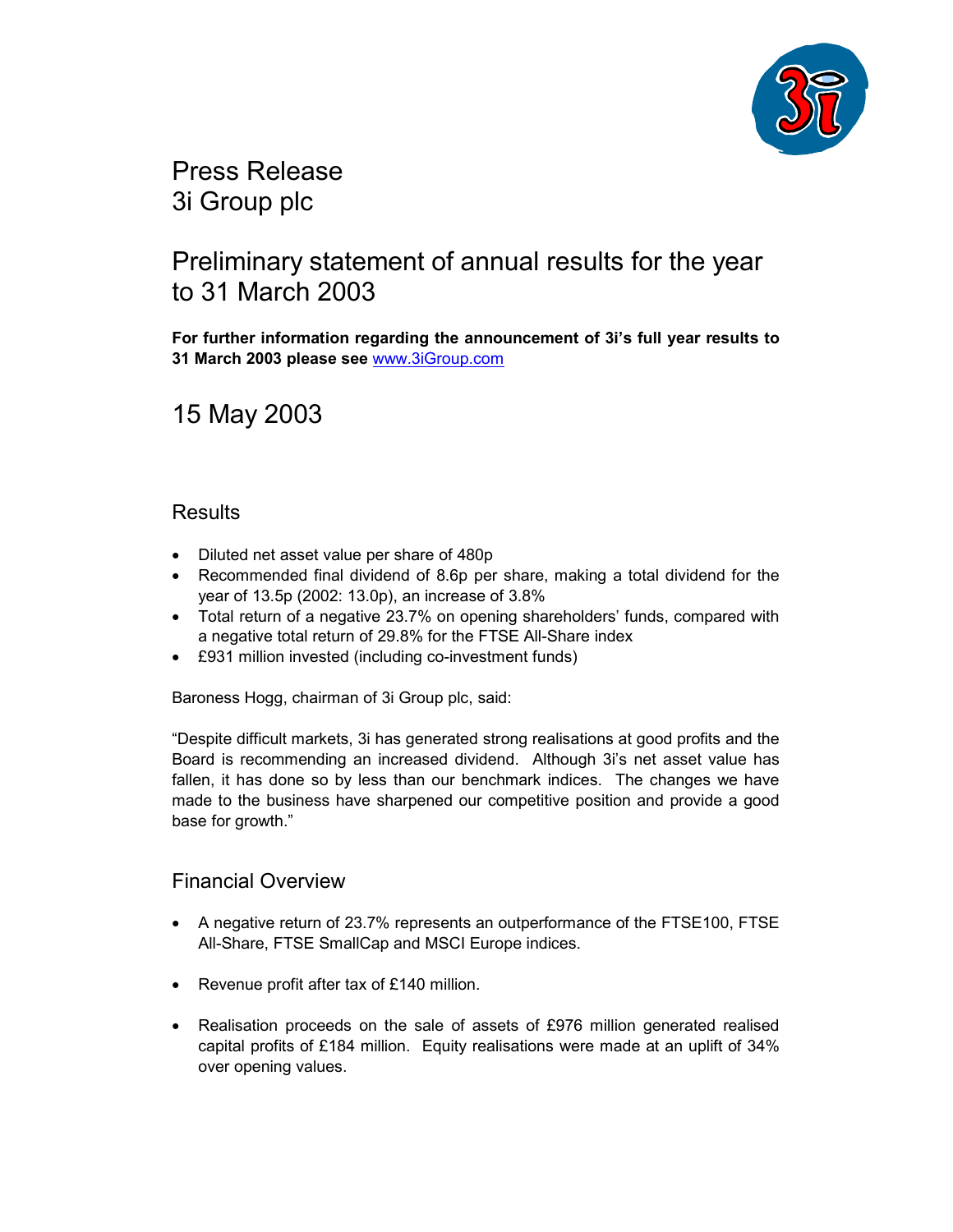- Investment in the year was £931 million. There has been a 37% increase in investment in the second half reflecting the better opportunities to invest.
- Net cash inflow of £170 million.
- The fall in value of 3i's investment assets was £1,165 million, mainly resulting from falling stock markets and value reductions in respect of companies in technology sectors.

Commenting on the outlook, 3i's chief executive, Brian Larcombe, said:

"Although we are cautious about the short-term market environment, we are confident about the prospects for the business."

- ends -

For further information, please contact:

| Brian Larcombe, Chief Executive<br>3i Group plc                | Tel: 020 7975 3386 |
|----------------------------------------------------------------|--------------------|
| Michael Queen, Finance Director<br>3i Group plc                | Tel: 020 7975 3400 |
| Patrick Dunne, Group Communications Director<br>3i Group plc   | Tel: 020 7975 3283 |
| Issued by:<br><b>Philip Gawith</b><br>The Maitland Consultancy | Tel: 020 7379 5151 |

#### Notes to Editors

3i brings capital, knowledge and connections to the creation and development of businesses around the world. It invests in a wide range of opportunities from startups to buy-outs and buy-ins, focusing on businesses with high growth potential and strong management.

3i invests in businesses across three continents through local investment teams in Europe, Asia Pacific and the US. To date, 3i has invested over £14.5 billion (including co-investment funds).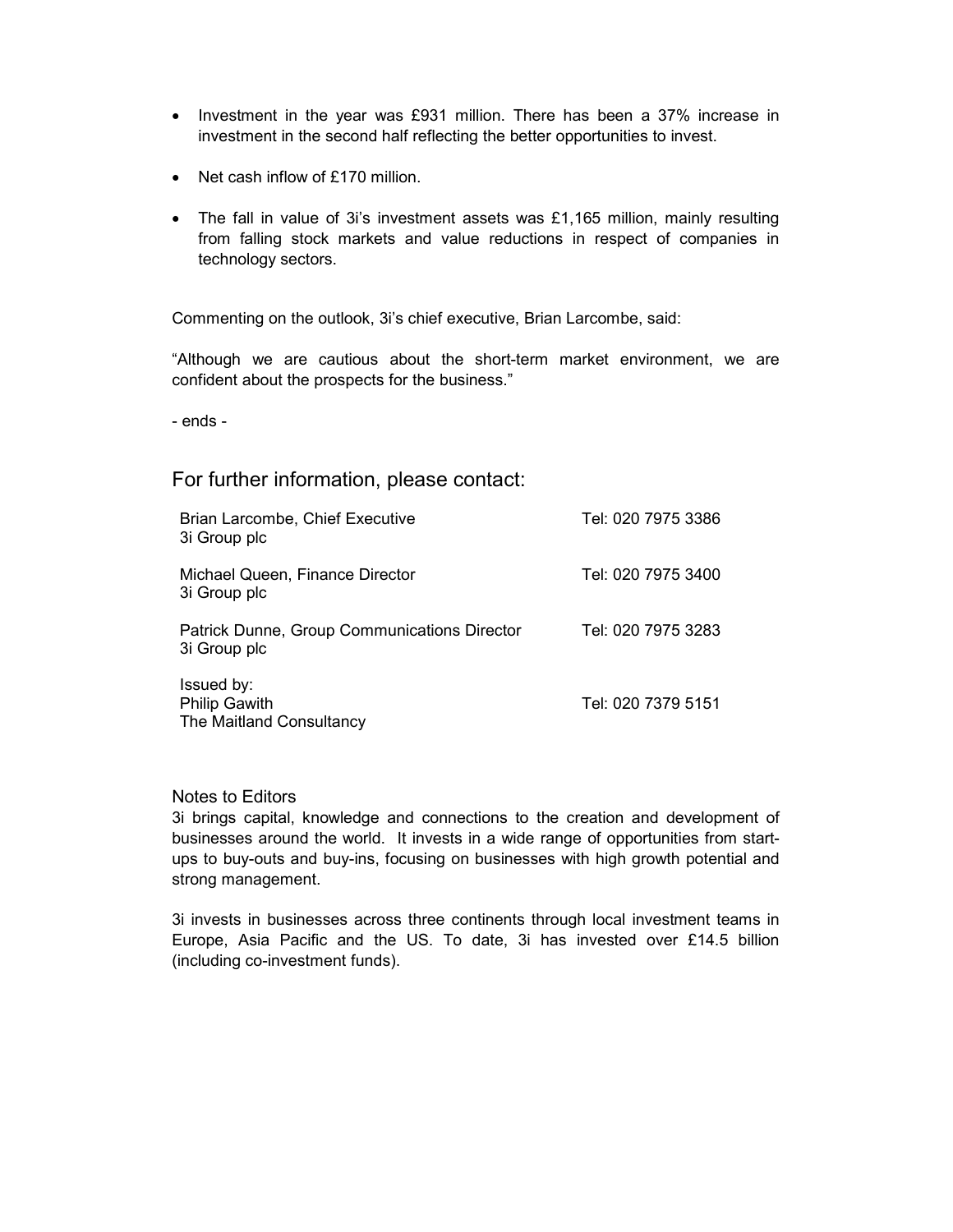## Chairman's statement

This has been a year of challenge and change for 3i. Our mid-market buy-out business achieved a strong performance, despite the faltering economic recovery. But market conditions were particularly difficult for our technology portfolio. 3i has responded to the challenge by restructuring its organisation along product lines, giving clear leadership to all parts of the business, while using its international network to help the portfolio companies in which it invests to realise their potential for growth.

The rigour with which we have reviewed the value of our technology portfolio has had an impact on our net asset value, contributing to a negative return on shareholders' funds of 23.7% over the year to 31 March 2003. It may be small comfort to shareholders that this is still less than the drop in our benchmark, the FTSE All-Share, which fell 29.8%, or the FTSE SmallCap, which was down 33.4%. We have also maintained our record of long term outperformance. But our share price, which proved volatile during the year, was 47% down in the year to 31 March.

Despite the virtual closure of the market for new issues, we achieved a strong flow of realisations: a total of nearly £1 billion, at a healthy profit over the value at which these investments were held at the beginning of the year. Income, too, has held up well in a difficult environment, and costs have been reduced. The Board is recommending a final dividend of 8.6p, making a total dividend of 13.5p, an increase of 3.8% from 13.0p last year.

A particular strength of 3i's business in times like these is the balance of our three key product groups – buy-outs, growth capital and early stage technology. Our Chief Executive, Brian Larcombe, has carried out an extensive reorganisation of management and investment processes to provide each with international leadership and focus.

The buy-out business, led by Jonathan Russell, achieved some strong realisations during the year such as Go, the low cost airline. The benefits of local origination of investment opportunities, sector focus and product expertise are also coming through with new investments by the buy-out team, such as De Telefoongids.

Our growth capital investment business, for which there is a considerable market opportunity, has received fresh impetus under the leadership of Chris Rowlands, who has rejoined 3i as a member of the Executive Committee.

Under the leadership of Rod Perry, our early stage technology business is now more narrowly targeted on the sectors which we believe will offer the best investment opportunities. It is also focused on achieving good realisations from our existing portfolio.

As I indicated at the half-year, there have been a number of changes to the Board. Two executive Directors, Richard Summers and Peter Williams, retired from the Board at the end of 2002. I would like to thank them for the major part they played in the development of 3i right through the 1980s and 1990s. Christine Morin-Postel,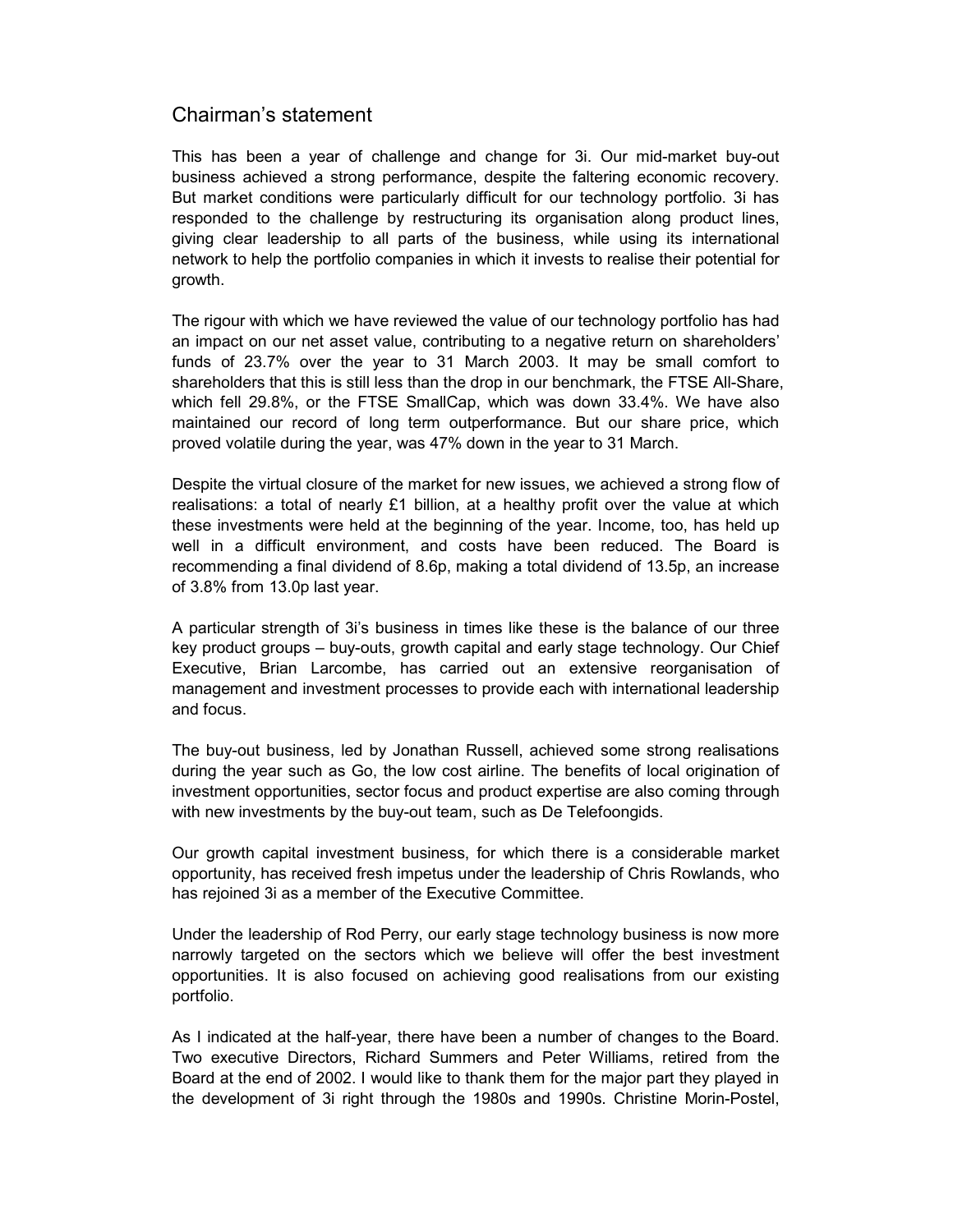who joined the Board in September as a non-executive Director, brings a wealth of international experience in financial services and industry and is already making an important contribution.

I would also like to pay tribute to our staff who have shown a high degree of energy and realism throughout the year, and are constantly alert to good opportunities to invest.

The strength of 3i's balance sheet and its leading positions in the key venture capital and private equity markets mean that the business has the robustness needed during the downturn in markets and economic conditions. This combination also means that 3i is well positioned to take advantage of an upturn.

The substantial changes we have made to the business in the past year to sharpen our competitive position, improve our investment processes and increase efficiency provide 3i with a much stronger base for growth.

Baroness Hogg Chairman 14 May 2003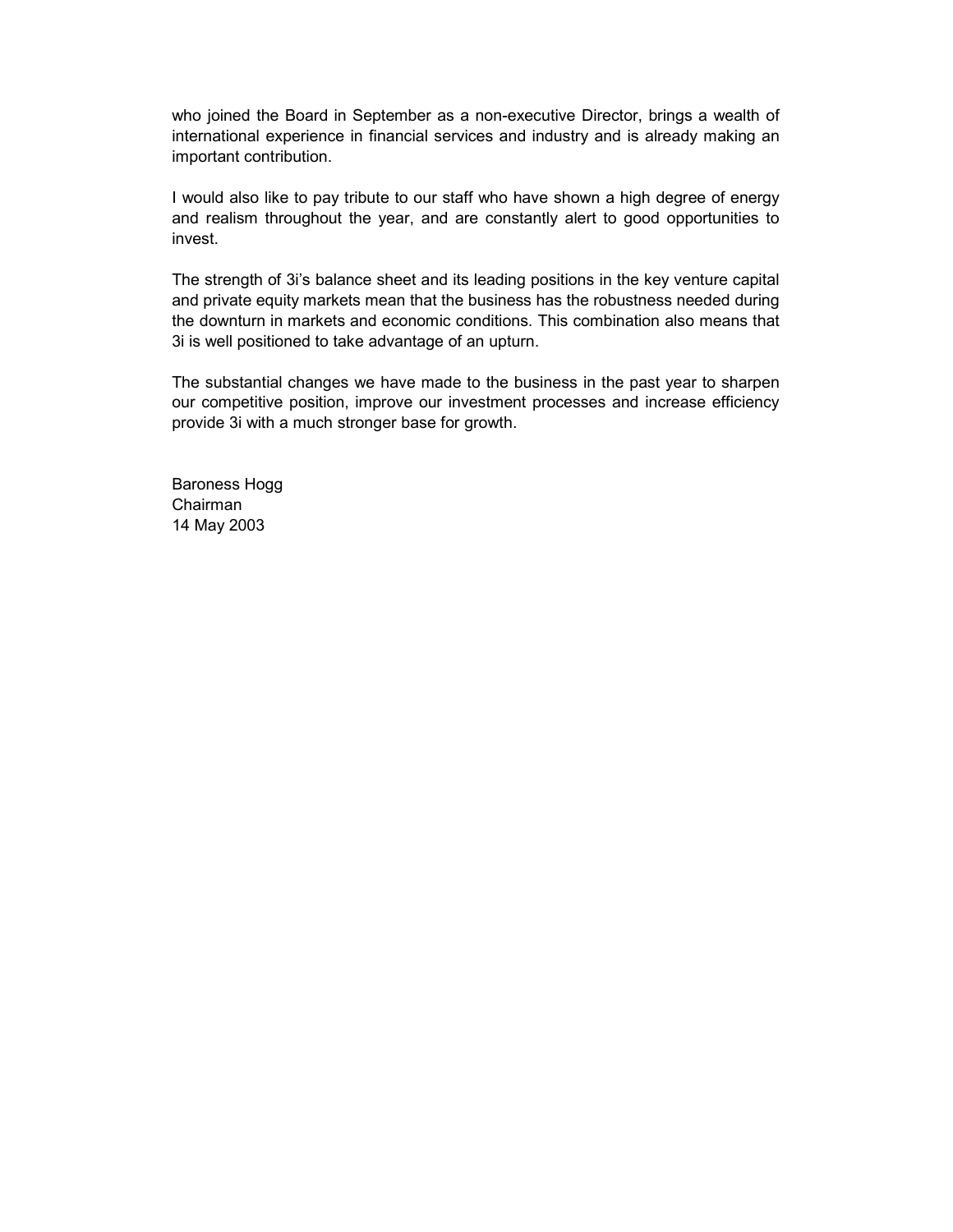## Chief Executive's statement

#### **Overview**

For the second consecutive year, we are reporting a substantial fall in the value of the portfolio and shareholders' funds.

The market has undoubtedly been difficult and, particularly for early stage technology companies, the operating environment has been the toughest for a very long time.

Our Operating review considers the performance of our product businesses – buyouts, growth capital and early stage technology in more detail. In summary, our midmarket buy-out business performed well and achieved a positive return. Our smaller buy-out business and our growth capital business both performed satisfactorily but produced negative returns, partly because of reduced valuations arising from falling stock markets. Our early stage technology business saw a substantial fall in the value of its portfolio and was the principal factor contributing to the Group's negative total return.

The return from our mid-market buy-out business of 5% and the negative return of 12% in our growth capital business compare strongly with the movements for the All-Share Index of minus 29.8% and the SmallCap Index of minus 33.4%. Our early stage technology business saw a decline of 51%, which is very similar to the fall in the techMARK Index of 50.0%.

At the Group level, we generated about £1 billion of realisation proceeds, at good prices, and this has enabled us to retain our balance sheet strength.

We have maintained our long term strategy but have taken significant actions to improve the quality of our processes.

#### Market conditions

The weakness in stock markets in the year clearly recognises the slowing down of world economies and the continuing pressure on corporate profits. This has had a major impact on the private equity industry which has seen falling returns and a difficult fundraising climate.

For calendar year 2002, total investment in private equity and venture capital in the US and Europe is estimated to have increased by approximately 10% to \$91 billion. However, within this total, buy-out investment was up 69% to \$61 billion, whereas early stage investment was down 53% to \$4.1 billion in the US and by 66% to \$2.5 billion in Europe.

We have continued to invest in line with our strategy of building a balanced portfolio.

In our main European markets, we invested in about 10% of completed transactions, thereby maintaining our market leading position.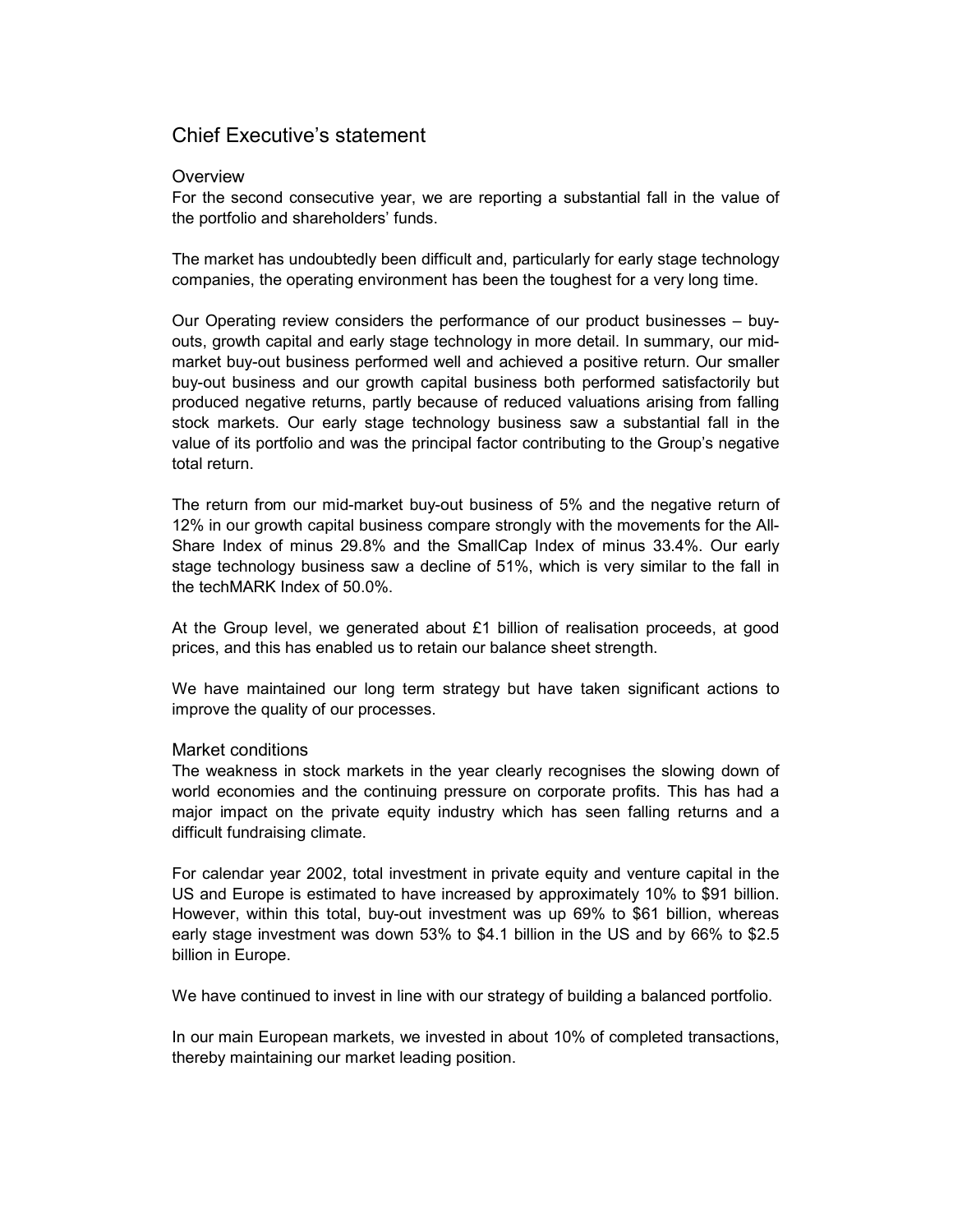Liquidity for the private equity and venture market has generally been difficult with significantly lower levels of mergers and acquisitions activity and virtually no IPOs. In this environment, it is very encouraging that we saw such a strong interest in many of our portfolio companies.

Strategy and competitive advantage Our strategy is to:

- develop the business internationally;
- build a balanced investment business;
- use the network as our key competitive advantage; and
- invest primarily in growth companies.

Our network enables us to use our local presence and established relationships to identify opportunities in which to invest. This, combined with our scale, gives us the ability to use specialist resources for winning deals, carrying out extensive referencing and adding value to our portfolio companies.

A key element of our strategy is maintaining a balanced business with about 40% of our assets in buy-outs, 40% in growth capital and 20% of our portfolio in early stage technology based companies. The proportion of our portfolio in technology companies increased during the bubble in 2000 and 2001, which has damaged our short term performance, but we have now broadly restored the shape of the portfolio in line with our long term strategy.

We seek to invest in companies with good growth potential rather than relying on financial engineering as the driver of value growth. Additionally, we look for growth markets, a strong and well-balanced management team and a business strategy that will deliver value to all shareholders.

#### Strategy and management action

We have adjusted our resources and organisation to meet the market challenges. The process of reorganising the business on to a product as well as geographical basis is now largely complete. We have also reduced staff numbers to align resources with market conditions.

Our business is led on a product and sector basis. Jonathan Russell heads up our buy-out business and Rod Perry our technology business. Following the retirements of Peter Williams and Richard Summers, who had respectively run our UK and continental European networks, we were particularly pleased to recruit Chris Rowlands back to 3i. Chris is, in addition to responsibilities for the UK regional network and the northern European countries, driving forward our growth capital business across Europe.

The drivers of change in our product approach have been specialist teams, focused marketing and using our resources on a pan European basis. This model, which we adopted in our buy-out business two years ago, is working well and delivering strong investment opportunities.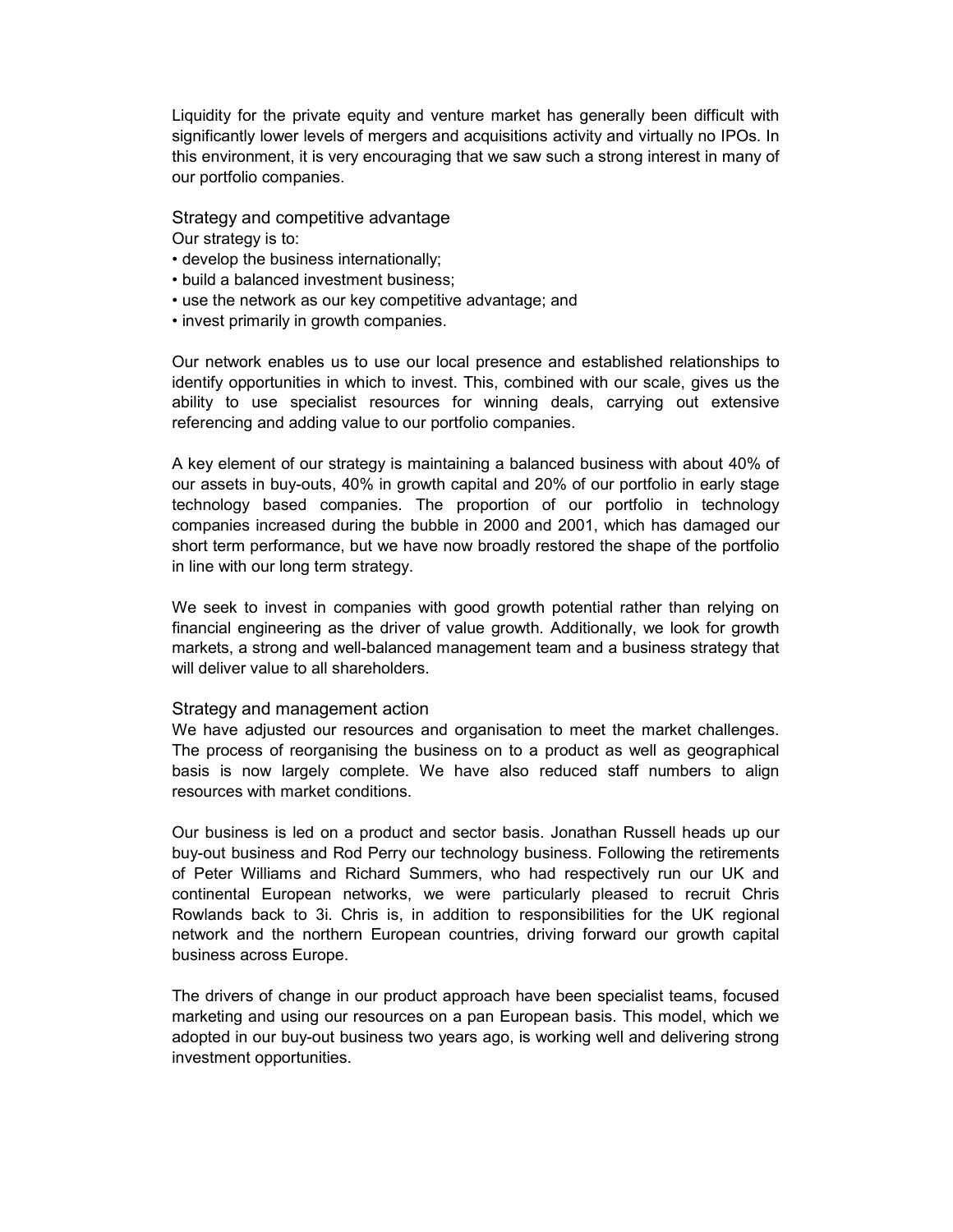Key elements of this approach include a refined investment process and a new performance management system for our staff.

We closed our office in Tokyo and subsequently our office in Dublin, but made no other changes to our country network. In Japan, we had hoped to develop a midmarket buy-out business, but after three years it became clear that this market was not developing at a rate to support a local presence. Our decision to close our Dublin office reflected the slower than expected development of the Irish private equity market.

In Germany, market conditions have been very tough, particularly for early stage companies, and we have carried through a major restructuring resulting in the closure of our offices in Hamburg and Berlin.

#### **Outlook**

In the short term, the outlook for corporate profits growth remains weak. Against this background, we are actively managing the portfolio and focusing investment on those companies that can thrive in this more difficult environment.

Market weaknesses and imperfections also create great opportunities and we are mindful that the recession years of 1992-93 were excellent vintages in terms of investment returns.

Although cautious about the short term outlook, I have every confidence in 3i's business.

Brian Larcombe Chief Executive 14 May 2003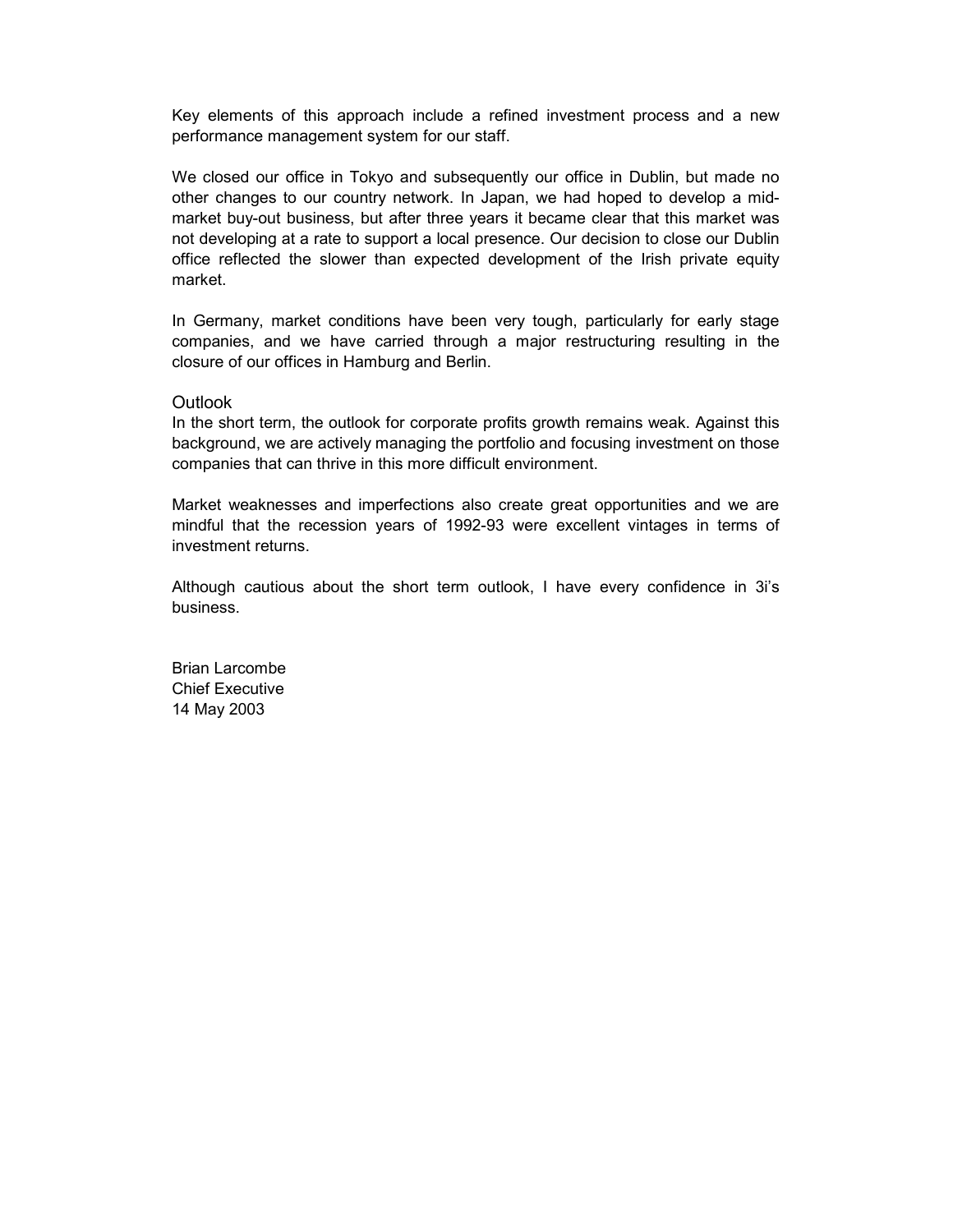## Operating review

#### **Overview**

This review comments on the operations of our buy-out, growth capital and early stage technology businesses and covers the market conditions and our operating performance in Europe, the US and Asia Pacific. The review also comments on our third party fund management activities.

#### Buy-outs

3i continues to lead the pan European mid-market for buy-outs and this part of the business, led by Jonathan Russell, has performed strongly through the year. 3i's focus within this market is on transactions with a value from  $\epsilon$ 25 million to  $\epsilon$ 500 million. The vendors of these companies are typically large corporates disposing of non-core subsidiaries or private groups with succession issues. Market statistics for calendar year 2002 show that there were 153 transactions in this segment of which 3i invested in 18.

3i is also active in the smaller buy-out market (below €25 million). This is a more fragmented segment and one in which 3i's local network provides ideal access to the private vendors, management teams and local advisers involved.

During the year to 31 March 2003, 3i made 63 buy-out investments, with 3i and funds managed by 3i investing £482 million, of which 3i led 14 new mid-market deals investing £338 million including co-investment funds. Realisations from the buy-out portfolio were strong with total proceeds of £613 million, including £144 million from the sale of Go. These realisations were achieved at an aggregate equity uplift of 69%. Our buy-out performance is driven by a clear product strategy, which is rigorously applied. This strategy is to build competitive advantage from our scale and local knowledge so that we see the market, select the most attractive investment opportunities and drive value from our portfolio.

We see the market through the local access that the 3i network provides, through our sector teams, through the relationships that we have built with large corporates and through the people programmes we run for chairmen, chief executives and independent directors.

We aim to select the most attractive opportunities through harnessing our international network and experience and by assembling the best team for the job from our regional, sector and buy-out specialists. A transaction like De Telefoongids involved our local office in Amsterdam, two of our sector teams, Media and Communications, as well as members of our pan European buy-out team.

A panel of our most experienced buy-out investors ensures rigorous application of our investment process and provides additional guidance to try to ensure that we win the buy-outs that we want to do at an attractive price.

Once we have made an investment, it is critical that we add value. We do this through the investee company board, through our knowledge and experience and through our network.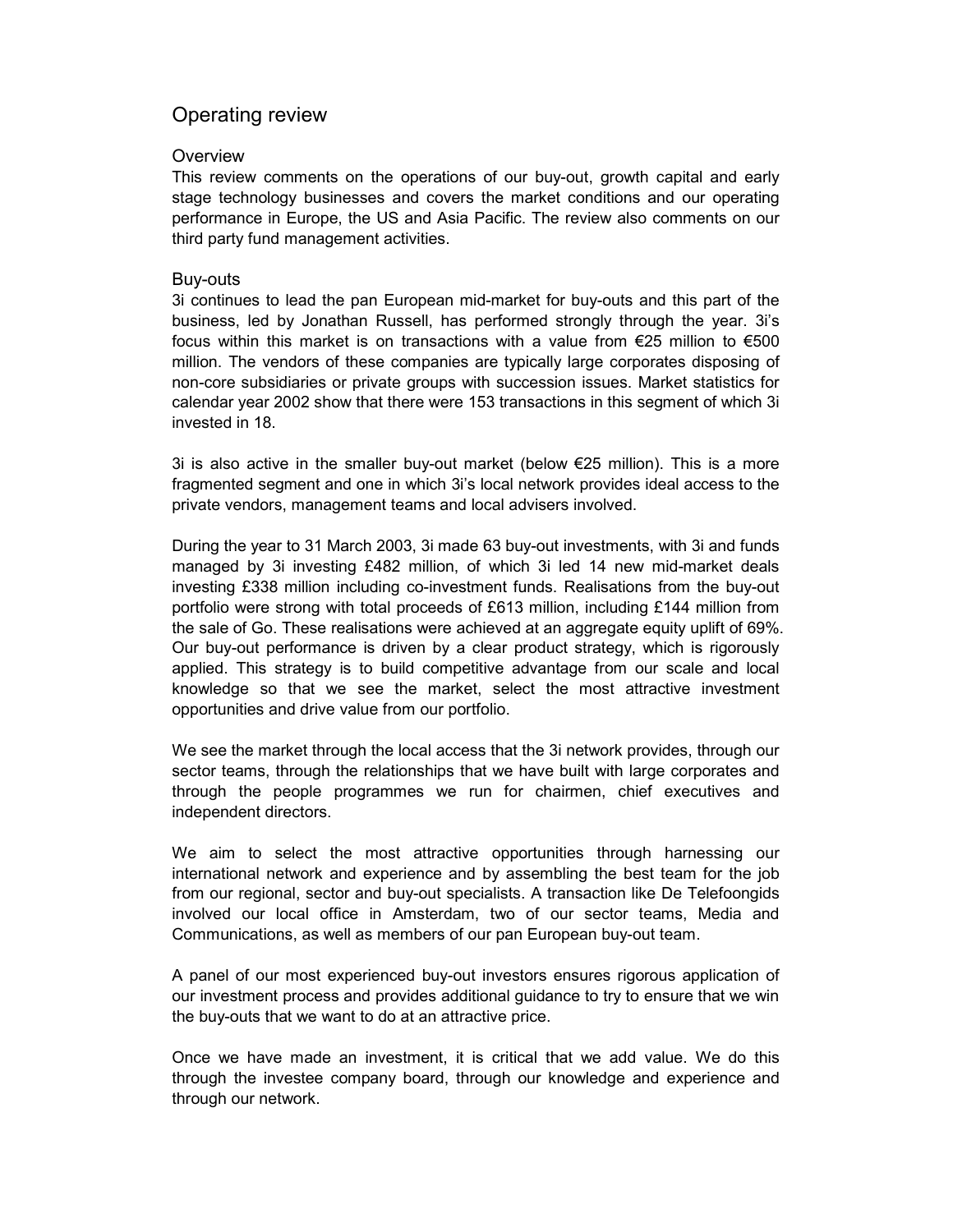3i's investment in Go was a good demonstration of our approach to this market. Access to the original investment was gained through strong corporate relationships with British Airways and its advisers. Past experience, track record and relationships in the sector enabled 3i to take an informed view and win the transaction at the right price, £110 million. Through the efforts of the management team and staff, led by CEO Barbara Cassani, both market share and profitability levels increased. They were supported with the introduction of Keith Hamill as Chairman and non-executive directors, including Paul Sternbetz, who was formerly Operations Director for Southwest Airlines in the US. easyJet, a natural strategic buyer for Go, made a successful bid in July 2002 of £374 million for the business.

Our view is that the medium term outlook for buy-outs is improving. Economic conditions and depressed public markets are encouraging corporate restructuring and the selling off of non-core activities. Reduced levels of corporate mergers and acquisitions activity mean there is less competition from trade buyers. We believe that there is a significant amount of pent up demand, both in terms of corporates with subsidiaries to sell and of good management teams keen to gain their independence.

#### Growth capital

Growth capital has always been a core part of 3i's business. It involves the provision of capital to accelerate the growth of established businesses and generally involves investing in a minority equity position. It is a product suited to a diverse range of growth opportunities, including acquisitions, increasing production capacity, market or product development, turnaround opportunities, shareholder succession and change of ownership situations.

In the second half, we observed signs of increasing demand for growth capital, resulting from two main factors. Firstly, companies were unable to raise capital by achieving an IPO on European stock markets and, secondly, debt providers adopted a more cautious view on the level of finance they would advance. Both these factors are increasing demand for growth capital. Furthermore, as and when the economic outlook improves, we would expect deferred expansion and acquisition plans to be reactivated, giving rise to an increasing demand for growth capital. We believe that we are well placed to take advantage of these conditions.

Our strategy for this product targets investments from 3i of between £2 million and £30 million, across a range of sectors. This product is primarily focused on 3i's European and Asia Pacific markets and has historically had a less competitive environment than buy-outs.

Success in this market is determined by the ability to build long term relationships with local businesses and local intermediaries, as well as demonstrating the capability of helping these businesses to grow. This fits well with our strategy of local presence, sector specialisation, sharing knowledge and offering local businesses access to our international network of relationships.

Chris Rowlands was appointed to lead growth capital investment in September 2002 and he has brought a more focused approach to deal origination and the key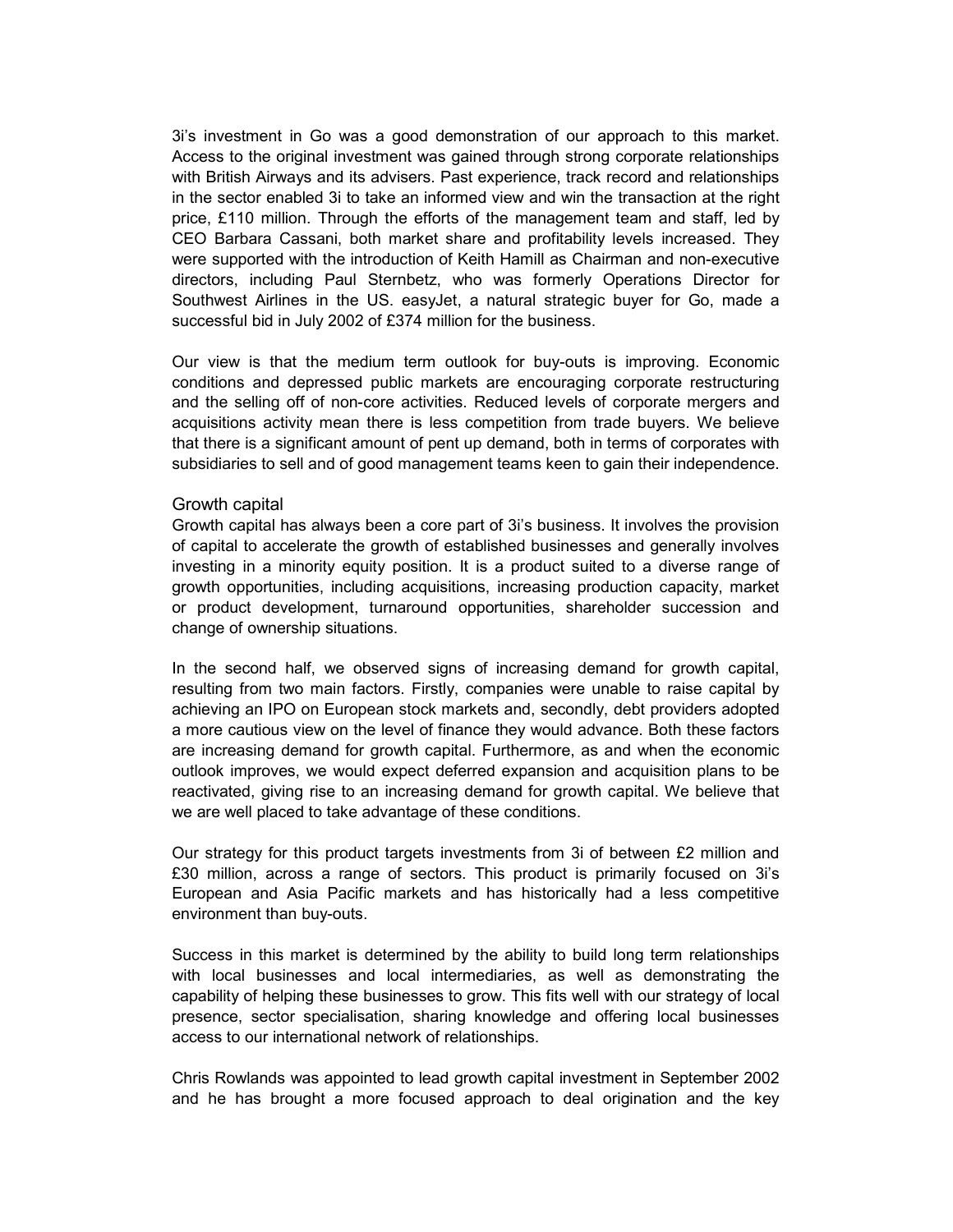processes for this product. A Product Leadership Team, with representatives of each of the targeted regions in Europe, coordinates individual country activities, develops and implements strategy and operates as a forum for sharing ideas on a range of best practices.

Certain sectors are ideally suited to the growth capital product. A good example is the oil and gas sector. The North Sea exploration and production sector is undergoing significant change and a number of new independent businesses are emerging as the next generation of North Sea oil companies. In the oil and gas services sector, the ability to provide services on an international basis is an important competitive advantage, and capital is required to enable the development and international distribution of products and services. 3i's sector knowledge, local presence and international network combine to position us as a strong financial partner to such businesses. Major transactions by our Oil and Gas team in Aberdeen during the year included the investments in Petrofac Limited and Faroe Petroleum Limited, and the partial realisation, through an IPO on the London Stock Exchange, of our investment in John Wood Group plc. In addition, the sale of Orwell Group plc crystallised a total return for 3i of £35.0 million on our total investment of £2.9 million.

During the year, we invested £273 million (2002: £258 million) in growth capital transactions, 46% (2002: 32%) of which was in companies new to our portfolio.

However, despite difficult conditions for sales and IPOs, a good level of realisations was achieved, with proceeds of £270 million during the year and an equity uplift of 30%.

#### Early stage technology

The continuing depressed state of the technology and capital markets meant that 3i's early stage technology business, which at 31 March 2003 represented 15% of our assets, had a difficult year. A negative return of  $E(671)$  million, arising principally from a reduction in the value of the portfolio to reflect these market weaknesses, severely impacted the performance of the Group as a whole.

However, following a restructuring under the leadership of Rod Perry, we now have a tightly focused business which is targeted at four key sub-sectors.

We have also focused this activity on a smaller number of our locations and have refined the investment process. As a result, we now believe 3i is well positioned to take advantage of current market conditions and to seize the opportunity presented by an improved environment in the medium term.

We continue to develop and nurture our relationships with key larger corporates in each sub-sector, since these corporates are potentially customers, partners or ultimate buyers of our individual portfolio companies, and to share these relationships with our portfolio companies. The events we hold for portfolio CEOs and key larger corporates are one way in which we do this. For example, the 3i eSecurity CEO Conference at the IESE business school in Barcelona in November 2002 was attended by over 20 3i-backed companies and 25 corporates, including IBM, Sun Microsystems and Microsoft.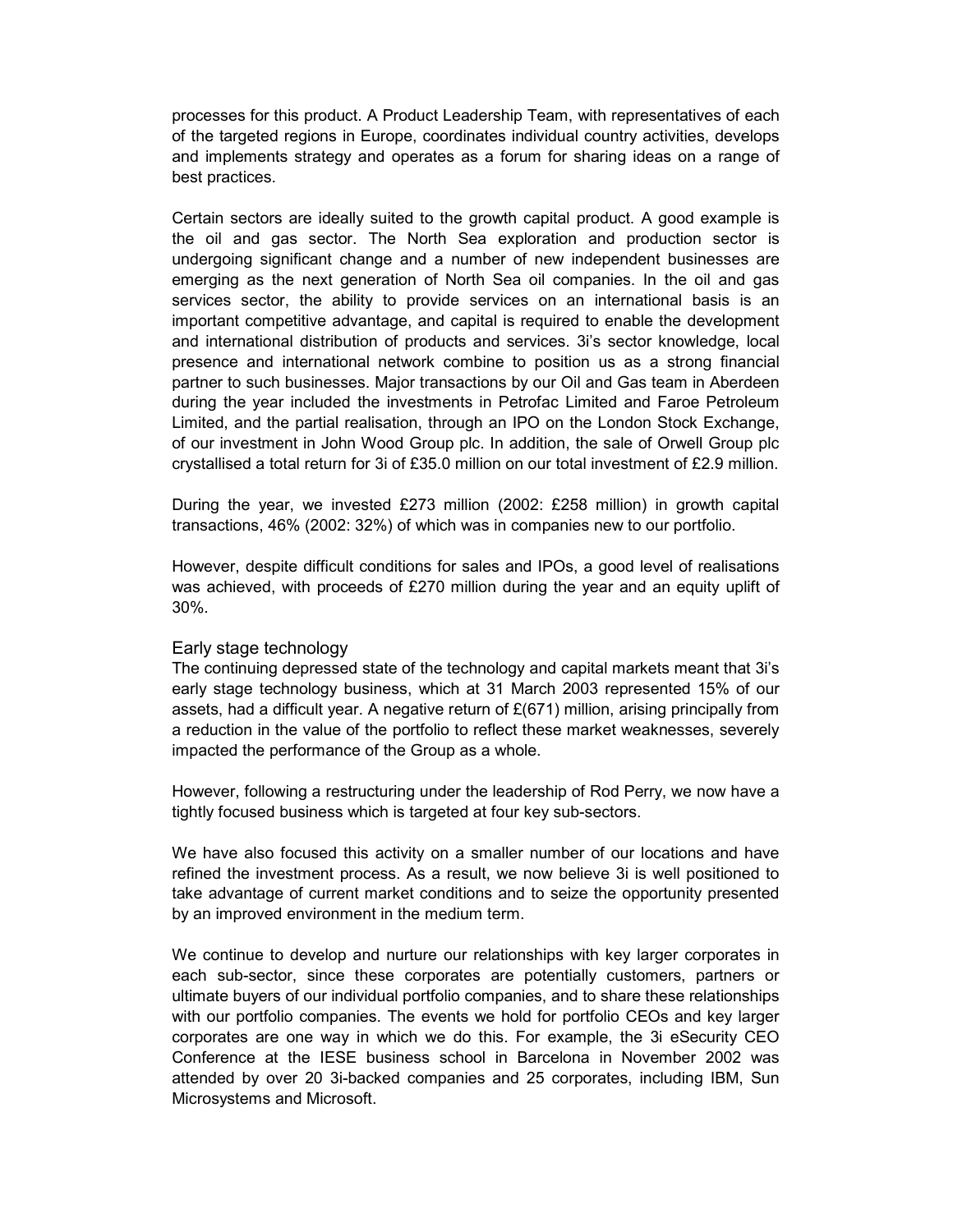The year to 31 March 2003 saw total investment of £176 million, and realisation proceeds of £93 million, at an equity loss of 26% on the carrying value at 31 March 2002.

The two biggest early stage technology markets, Europe and the US, both experienced significant falls in aggregate investment during 2002. According to market statistics, the total amount invested in Europe fell 54% to €3.72 billion. Most of this investment was in support of existing venture capital backed businesses rather than in completely new opportunities. 3i also saw this pattern, with 78% of early stage technology investment during the financial year being in our existing portfolio. The US market has shown a similar fall. According to market statistics, aggregate investment fell by 40% in 2002. Our US business is also now making a contribution to the rest of the Group, through the relationships we have been building with larger corporates such as IBM.

The key factor in the weak investment performance of early stage technology companies has been the depressed state of the markets for their products and services. The most important cause of this has been the significantly reduced levels of expenditure by corporates on information technology and related applications. A number of 3i's investments have underperformed as their business models have been undermined by significantly lower levels of demand than expected.

A number of technology companies have also experienced difficulty in translating a strong product into a commercial success. An example is Weston Medical, a 3i investment that achieved an IPO in 2001. Weston's needle-free injection product was technically respected but the company was unable to translate that into commercial success, and recently went into receivership.

In the context of the reported performance of 3i's early stage technology investments made in the period 1999 through 2001, the "J-Curve" phenomenon (so named because the reported performance of a portfolio or vintage of technology investments tends to dip in the early years before rising again, as poor and failing investments become apparent before the successful ones) is interesting. While the continuing depressed markets and the difficulty of commercialising newly developed products have adversely affected the reported performance of that portfolio, the J-Curve phenomenon would hold that the performance of the remaining portfolio should improve as more of the underlying businesses achieve success and the investments are realised.

The financial performance of the early stage technology portfolio was also adversely affected by falls in value. Valuation of technology companies usually involves reference to valuation ratios of listed companies or the price at which similar companies have been acquired. However, the absence of an active market for IPOs and a low level of mergers and acquisitions activity have diminished the usefulness of these traditional benchmarks. Another benchmark involves reference to the value at which private companies in the early stage technology sector are currently raising capital. During the year, capital has generally been raised through funding rounds at lower capitalisations than previous rounds, even when a company is meeting its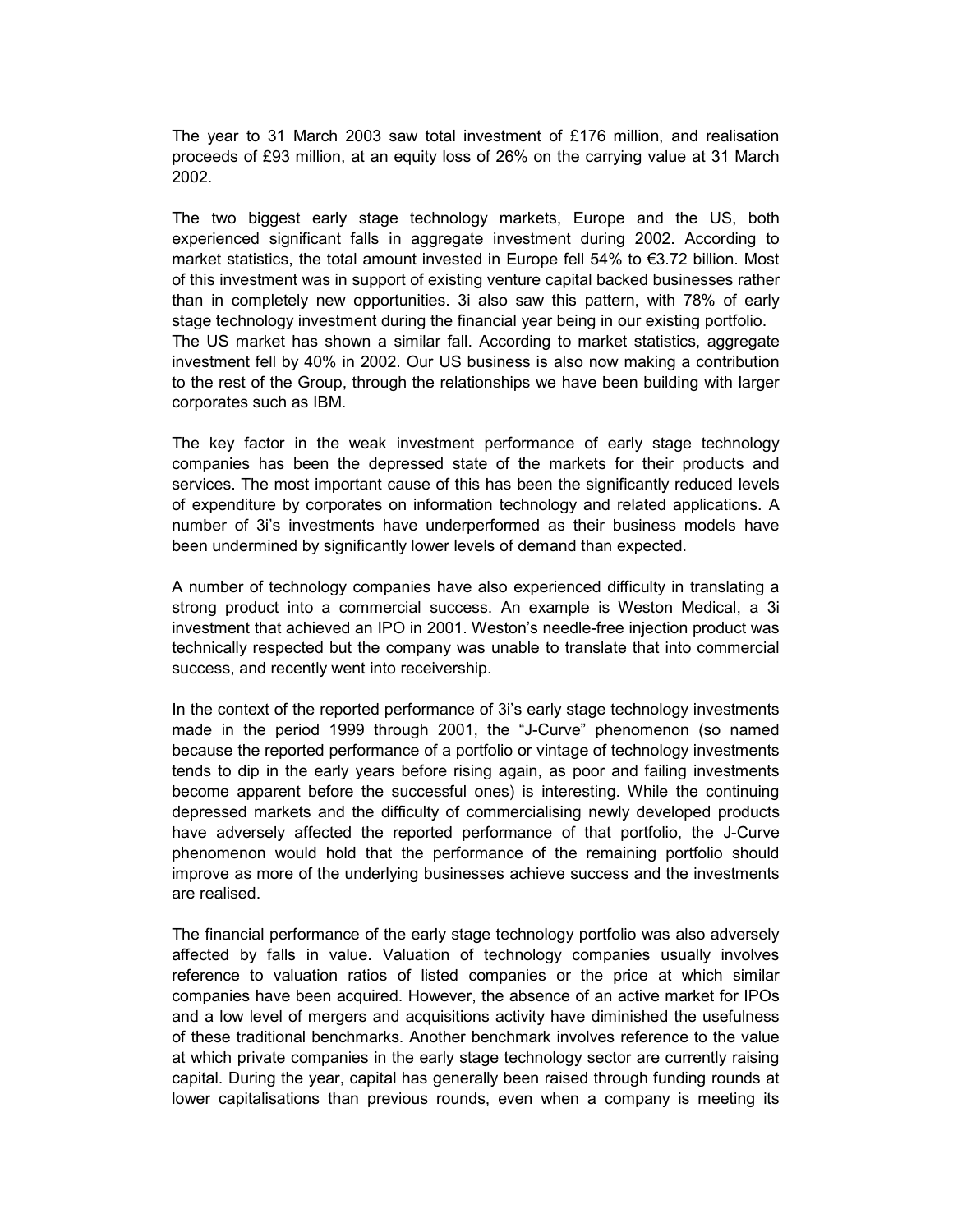milestones, and they have therefore become known as "down rounds". Our valuations reflect the impact of actual down rounds undertaken by our portfolio companies, and also at 31 March 2003 the application of this benchmark to companies with no imminent plans to seek funding. The combined down round effect during the year was a £361 million reduction in value of which £269 million was in respect of early stage technology investments.

In conclusion, the early stage technology business has seen a significant loss of value this year but the portfolio has been valued using prudent assumptions regarding the outlook for market conditions, and the business has been reshaped for the market we now face.

#### Europe

Economic conditions across Europe weakened during the year. In general, manufacturing sectors experienced difficult conditions but the downturn has spread to all sectors, including retail and services, largely driven by weakening consumer demand.

The prevailing economic uncertainty continues adversely to affect the levels of private equity investment, as institutional investors, banks and equity providers have become more cautious and vendors of businesses have become increasingly unwilling to sell in the face of falling prices. Additionally, expansion and acquisition plans have been deferred and spending on information technology by corporates has reduced. Offsetting these negative factors, economic conditions have encouraged corporate restructuring and the selling off of non-core assets, which has created opportunities for buy-outs.

Against this background, market statistics show that the total amount of private equity monies invested in Europe in 2002 increased to €27.2 billion from €24.3 billion in 2001, but was still below the €35.0 billion invested in 2000.

Across Europe, £835 million (2002: £889 million) was invested by 3i (including coinvestment funds) in 357 companies during the year. In the UK, investment amounted to £399 million, compared with £443 million the previous year.

Despite difficult conditions, we achieved a strong level of realisations at good prices, comfortably in excess of the valuations we placed on those businesses at March 2002.

In total, realisation proceeds across Europe during the year amounted to £965 million, compared with £927 million the previous year.

There has been a significant reduction in the valuation of our portfolio, caused by increased provisions and value reductions as a result of down rounds and weaker business performance. At 31 March 2003, our portfolio in Europe amounted to £3,669 million, of which £2,494 million was in the UK.

During the year, we announced the closure of three of our offices in Europe (Hamburg, Berlin and Dublin) and we reduced the number of staff in our European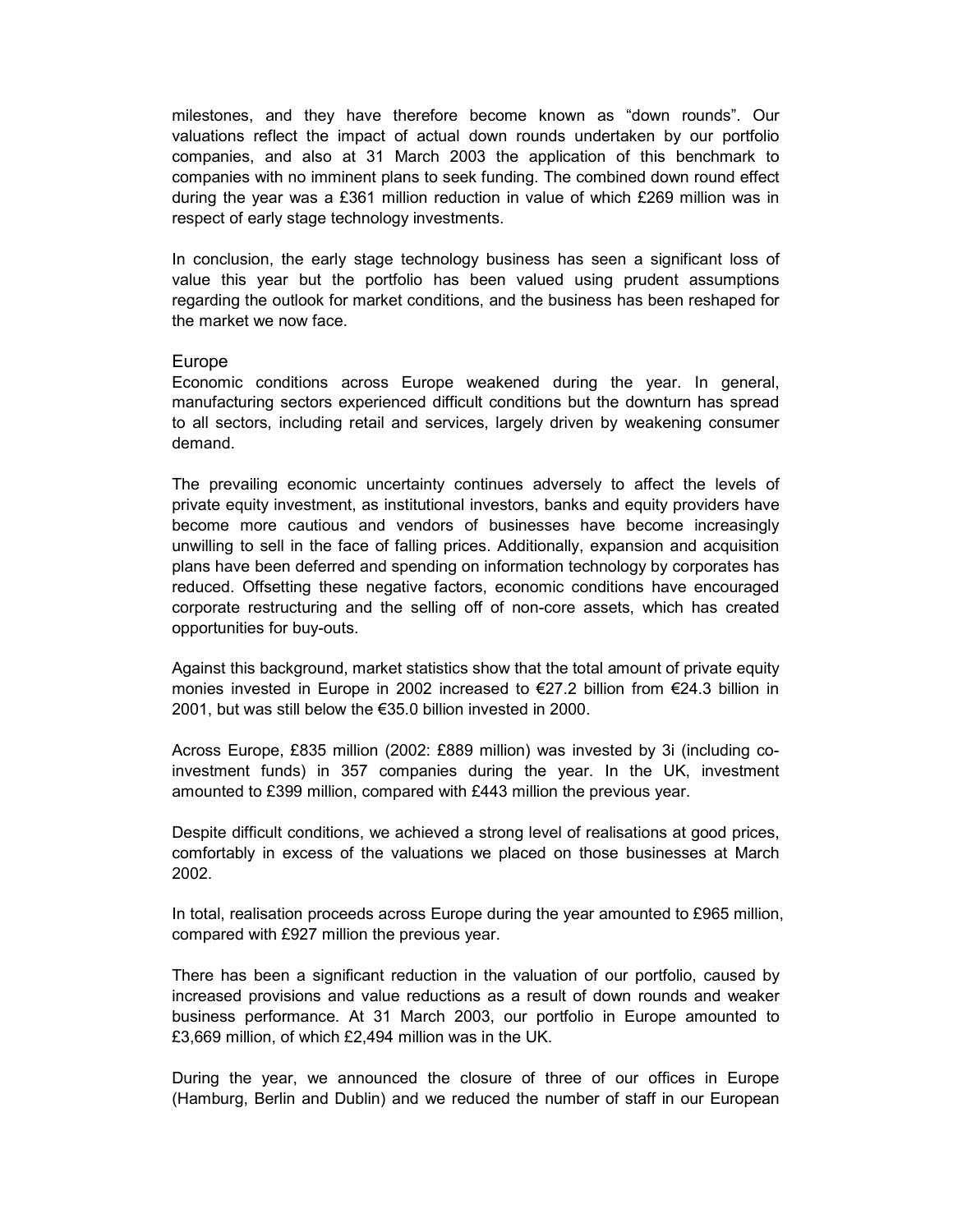business. These changes were made to align resources with the market and to reflect changes in our investment processes. 3i now has 27 offices across Europe.

US

The US venture market has continued to be depressed throughout the year. 3i continues to develop its business in the US and to focus on managing the existing portfolio with a view to achieving realisations in the next few years.

During the year, £74 million (down from £119 million in 2002) was invested in 33 companies, of which £56 million was in new investments.

#### Asia Pacific

The Japanese market has not developed as rapidly as we had expected, and the flow of quality deals has not been sufficient to justify the resourcing of our Tokyo office, which was closed in February 2003. The Japanese market will continue to be serviced out of the Hong Kong and Singapore offices, as will other markets in the region.

The Asia Pacific business invested £22 million during the year, including the first investment by the Hong Kong office, which was in a Korean multiplex cinema operator.

Conditions for realisations in the region were depressed during the year. Despite this, £9 million of realisation proceeds were generated.

#### Private equity fund management

3i manages third party co-investment funds primarily in our mid-market buy-out business, where capital raised is co-invested alongside our capital, enabling us to invest in companies without 3i itself holding a majority interest in the underlying business.

Since 1994, 3i has raised funds with total third party commitments of £2.3 billion. Funds are usually raised from institutional investors, typically pension funds and insurance companies seeking exposure to private equity and who are attracted by 3i's market leading position, business model and track record. The funds raised are typically invested on a 50:50 basis alongside 3i's capital.

During the year, we earned fee income of £34 million (2002: £35 million) from the management of funds and, in addition, received £7.3 million (2002: £1.6 million) in respect of carried interest on realisations. At 31 March 2003, the invested portfolio managed on behalf of third party investors was valued at £1,158 million (2002: £1,264 million), excluding undrawn commitments.

Since the balance sheet date 3i has announced the successful first closing of its pan European mid-market buy-out fund, Eurofund IV. Third party investors have committed €0.4 billion and intend to invest a further  $€0.2$  billion over the life of the fund and 3i intends to invest up to  $\epsilon$ 1.5 billion. It is expected that further closings will take place over the coming months and the final closing of Eurofund IV will take place by the end of the year.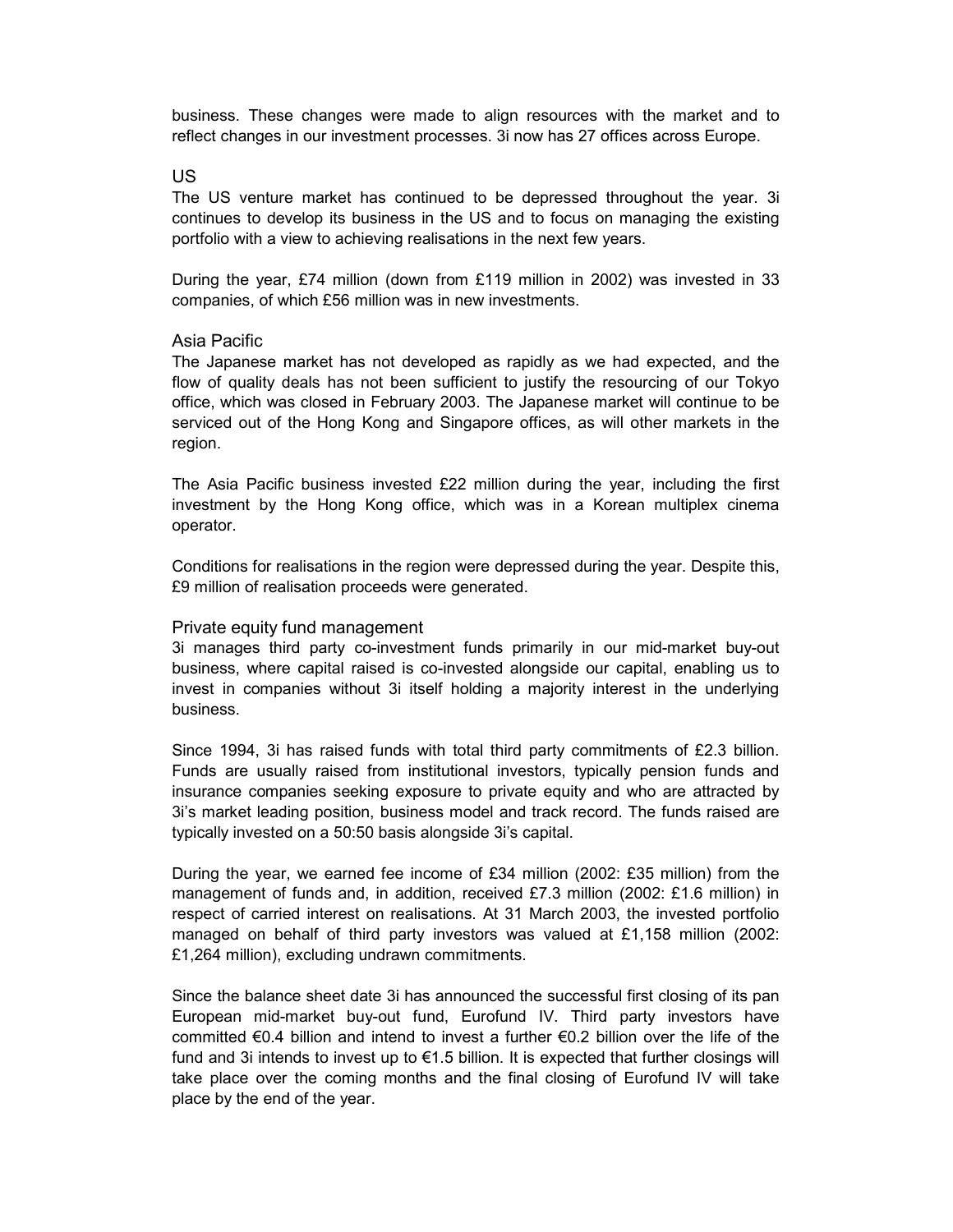#### Quoted fund management

3i's Asset Management team manages the Group's portfolio of quoted investments (comprising principally our holdings in investments that have achieved an IPO) as well as the portfolios of the 3i Group Pension Plan and of three quoted specialist investment companies – 3i Smaller Quoted Companies Trust plc, which invests in smaller UK companies, 3i Bioscience Investment Trust plc, which invests internationally in life science and healthcare companies, and 3i European Technology Trust plc, which invests in quoted companies across Europe whose focus is on technology.

At the balance sheet date, total third party funds under management by 3i Asset Management were £452 million. Fees earned from quoted fund management amounted to £4 million for the year, a reduction from £7 million last year, mainly due to the fall in capital markets.

#### **Summary**

Despite a tough year, we have focused the business on the three product areas of buy-outs, growth capital and early stage technology. We believe we have the right structures and processes in place to gain access to and select the most profitable opportunities and then to enhance value and generate profit from the investments that we make. In an environment of low growth and low inflation, this strategy will enable 3i to provide superior returns for our shareholders.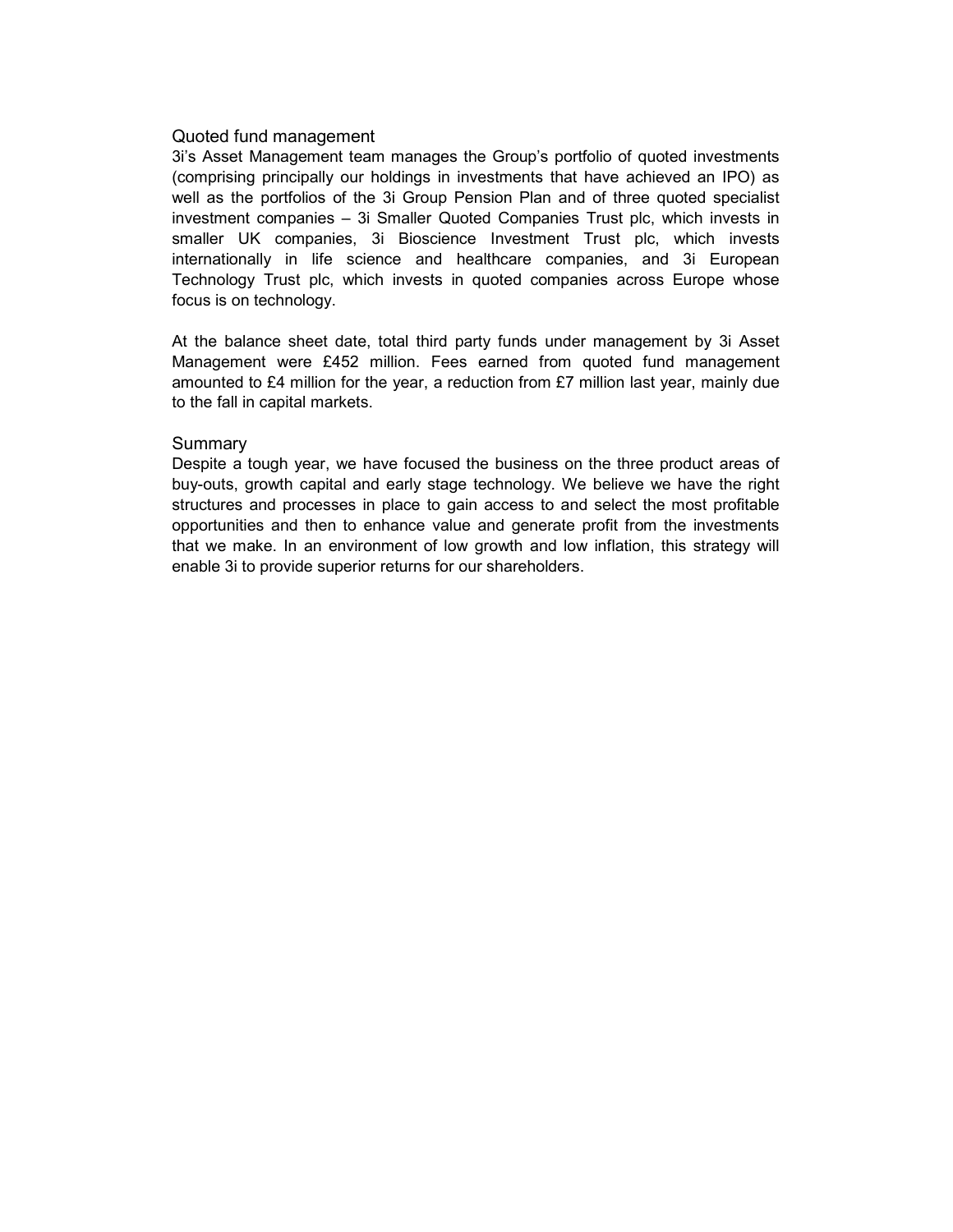## Financial review

#### Total return

Total return for the year was a negative 23.7% on opening shareholders' funds, a return of £(935) million. High levels of investment in early stage technology companies in the three years to 31 March 2002, combined with the current exceptionally difficult conditions, have resulted in a total return of  $E(671)$  million for our early stage technology business. The downturn in other sectors and the fall in stock markets have resulted in negative returns for our small buy-outs and growth capital businesses, although our mid-market buy-out business produced a positive return. Overall, the effect of falling stock markets on total return was  $E(453)$  million.

3i's return of (23.7)% represents an outperformance against our benchmark indices, FTSE All-Share (29.8)%, the FTSE 100 (29.1)% and the FTSE SmallCap (33.4)%. Over the medium and longer term, 3i has maintained its record of outperformance against stock market indices, except that over a cumulative three year period to 31 March 2003, the FTSE All-Share and FTSE 100 had marginally smaller negative returns by 0.4% and 0.2% respectively. For all longer cumulative periods up to 10 years, 3i has continued to outperform, and overall has maintained its margin of outperformance.

There was a strong performance on realisations, with realised capital profits of £184 million. The negative total return arose from the unrealised valuation movement on the portfolio of £1,165 million, due mainly to reductions in the valuation of the technology portfolio.

Given the difficult economic conditions, the mid-market buy-out business performed well, delivering a positive total return of £61 million, through a strong level of profitable realisations and a good income yield.

The small buy-outs and growth capital portfolios have produced negative total returns of  $E(188)$  million and  $E(137)$  million respectively. This is largely as a result of unrealised losses on the revaluation of the portfolio, caused mainly by a fall in priceearnings ratios used to value a large proportion of the portfolio and provisions for companies that may fail. Realisations were, however, strong, producing a satisfactory level of realised profits and there were also continued good levels of dividend and interest income.

In the early stage technology business, provisions continued at the high levels experienced in the previous year and the impact of the worsening conditions necessitated additional valuation reductions.

Geographically, the return from our UK investments was  $E(400)$  million and the return on our continental Europe investments was £(379) million. UK investments have earned a good income yield, mainly in the form of dividends and interest, and also strong realised profits, which partially offset reductions in the valuation of the portfolio. In continental Europe, the portfolio is weighted more towards early stage technology but the valuation reductions were partly offset by a currency gain of £95 million.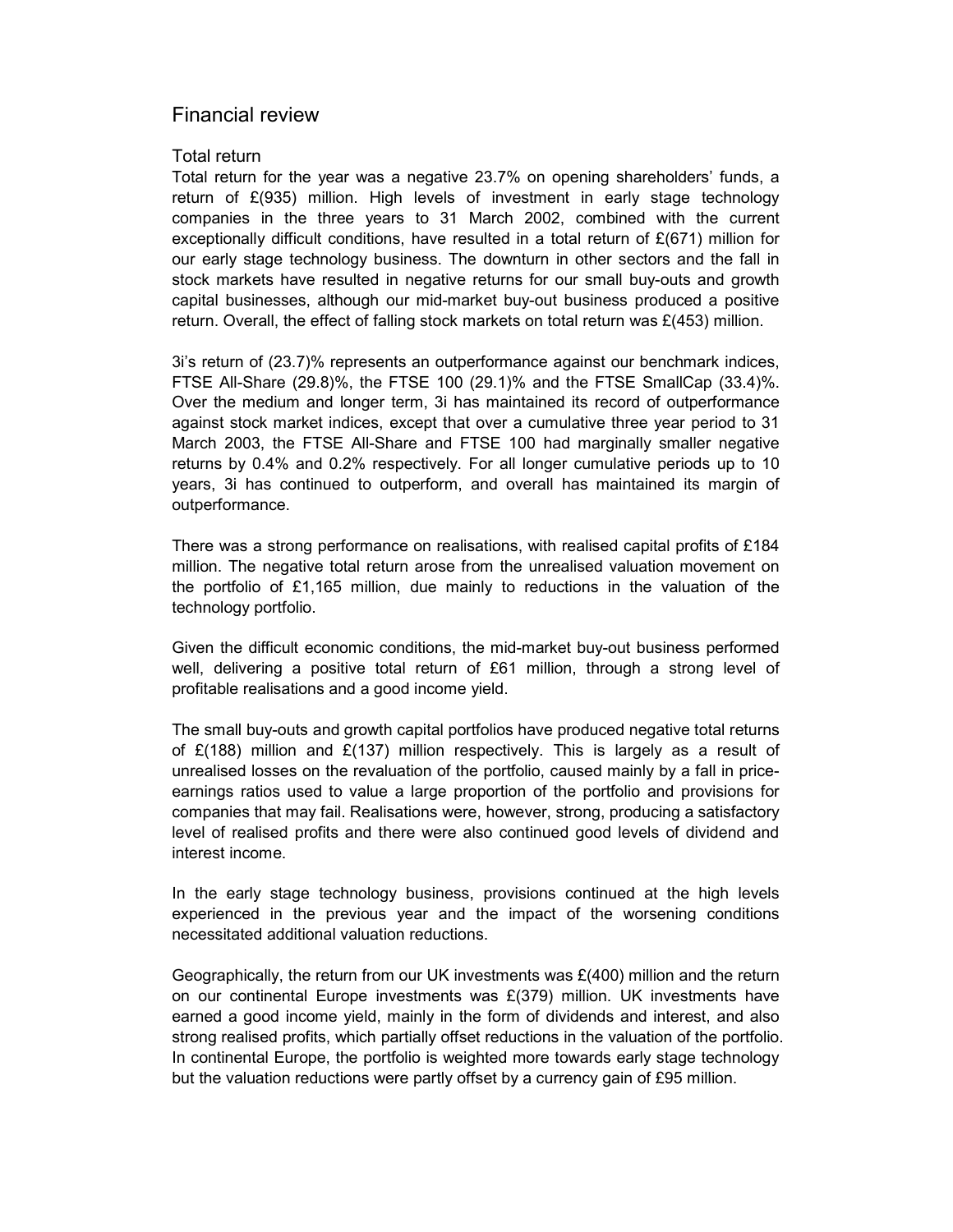Our Asia Pacific business produced a return of  $E(16)$  million, and our US business, mainly in early stage technology, a return of  $£(140)$  million, which includes a currency loss of £26 million arising from the weakening of the US dollar against sterling.

Statement of Recommended Practice: Financial Statements of Investment Trust Companies (SORP)

The recommendations of the revised SORP issued by the Association of Investment Trust Companies in February 2003 have been adopted in these accounts. Fee income earned and costs incurred on the acquisition or intended acquisition or disposal of investments are included in the capital return. The revenue account includes a tax charge of £30 million and the capital account a corresponding tax credit in respect of expenses charged to the capital return which are being utilised in reducing taxable revenue profits. Adoption of these recommendations has had no effect on total return and, as a result, as required by the SORP, comparatives for the previous year have not been restated.

In addition to implementing the revised SORP recommendations, the methodology used to identify management expenses and interest costs available for allocation between the revenue and capital accounts has been revised, resulting in a higher level of costs being available for allocation. All finance costs, less interest income on short term funds, are now available for allocation, as borrowings are now considered to finance investment packages, comprising equity shares and loans, rather than primarily loans as previously. The proportion of available management expenses and interest charged to the capital reserve has been reduced from 80% to 70% to reflect the expected future balance of returns from capital and revenue. This proportion had been increased from 70% to 80% in the year to 31 March 2001.

The effect of adopting the revised SORP recommendations and changes in the allocation methodology for management expenses and interest payable has been to increase revenue profits after tax this year by £50 million and to reduce the capital return by a corresponding amount, compared with the previous methodology.

#### Income, costs and revenue profit

Total operating income was £308 million, a reduction from the previous year, £355 million. Interest receivable on loan investments of £96 million (2002: £113 million) has fallen due to lower interest rates (and the prior year benefited from some exceptional high yields on certain investments). Dividend income of £123 million (2002: £130 million) includes £46 million of dividends received on the sale and restructuring of investments (2002: £44 million). Fee income, comprising mainly unquoted fund management fees and investment negotiation fees, amounted to £56 million, the same as last year. Interest receivable on treasury assets has fallen to £34 million from £46 million, mainly due to a fall in interest rates.

Management expenses were £18 million or 11% lower than in the previous year, as the number of staff employed reduced from 943 to 858 at 31 March 2003. The cost of organisational changes in the year was £10 million (March 2002: £18 million). Costs less fee income amount to £97 million compared with £115 million last year.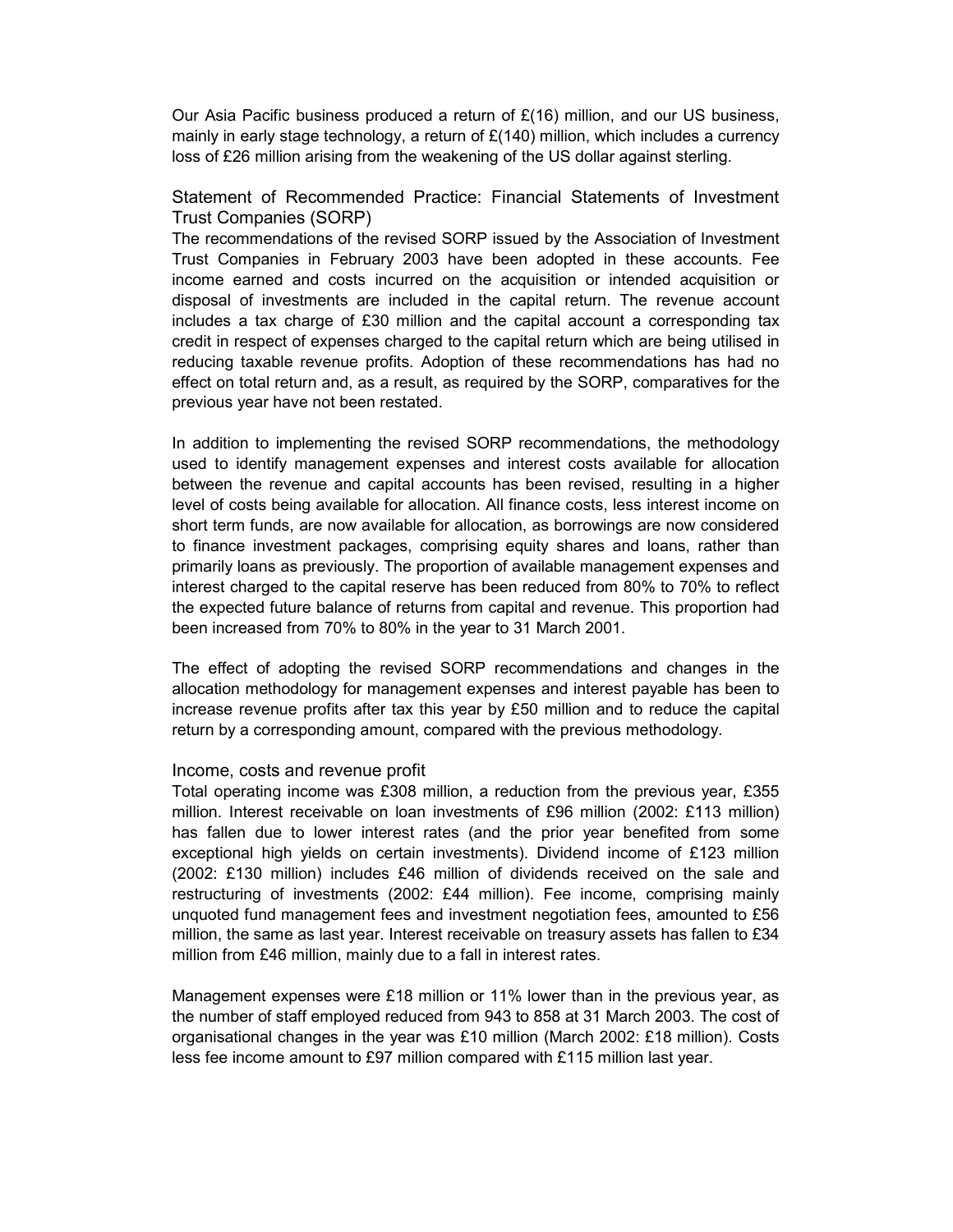Interest payable on borrowings, which are mainly fixed rate, has reduced by £10 million but this is offset by the fall of £12 million in interest receivable on treasury assets, included in total operating income.

Revenue profit after tax was £140 million, which is higher than last year  $(E106)$ million), because of changes in accounting treatment arising from the SORP and in the allocation of costs.

#### Realised profits on disposal of investments

Realised profits on disposal of investments were £184 million which compares to a loss of £39 million in the previous year.

Proceeds amounted to £976 million, of which £110 million were realised from the quoted portfolio. Despite corporate mergers and acquisitions markets remaining weak throughout the year, realisations from the unquoted portfolio were strong, generating proceeds of £829 million, significantly higher than £514 million in the previous year. Realisations included the sale of Go, the low cost airline, which generated £144 million of proceeds and contributed £86 million to realised profits.

Unquoted equity investments were realised, after taking account of write-offs, at a good uplift of 40% over their March 2002 valuations. Sales of holdings in our quoted portfolio generated an uplift of 6% despite falling stock markets. The uplift achieved on the total equity realisations was 34%.

Overall, 14% of the total equity portfolio at 31 March 2002 was realised and, including loan and fixed income share repayments, 16% of 3i's total portfolio was realised.

Realised profits also include £50 million in respect of the write-off of subordinated borrowings, which are no longer repayable in full. These borrowings, where some of the risk was assumed by the finance provider, funded the acquisition of German technology investments, which have failed or been provided for this year and in previous years.

Realised profits are stated net of write-offs, which amounted to £79 million (2002: £151 million).

#### Unrealised value movement on revaluation of investments

There has been a net unrealised value movement of  $E(1,165)$  million. The main drivers have been provisions for companies which may fail of £379 million, down rounds and reductions to fair value of £361 million and the effect of falling stock markets which amounted to £453 million. Reductions in the valuation of the early stage technology portfolio make up 62% of provisions and 75% of down round and fair value adjustments.

Our approach to the valuation of early stage technology investments has changed over the last year. At 31 March 2002, the valuations of early stage investments were reduced where a down round or further financing had taken place at a lower value. At 30 September 2002, valuations were reduced for down rounds that had already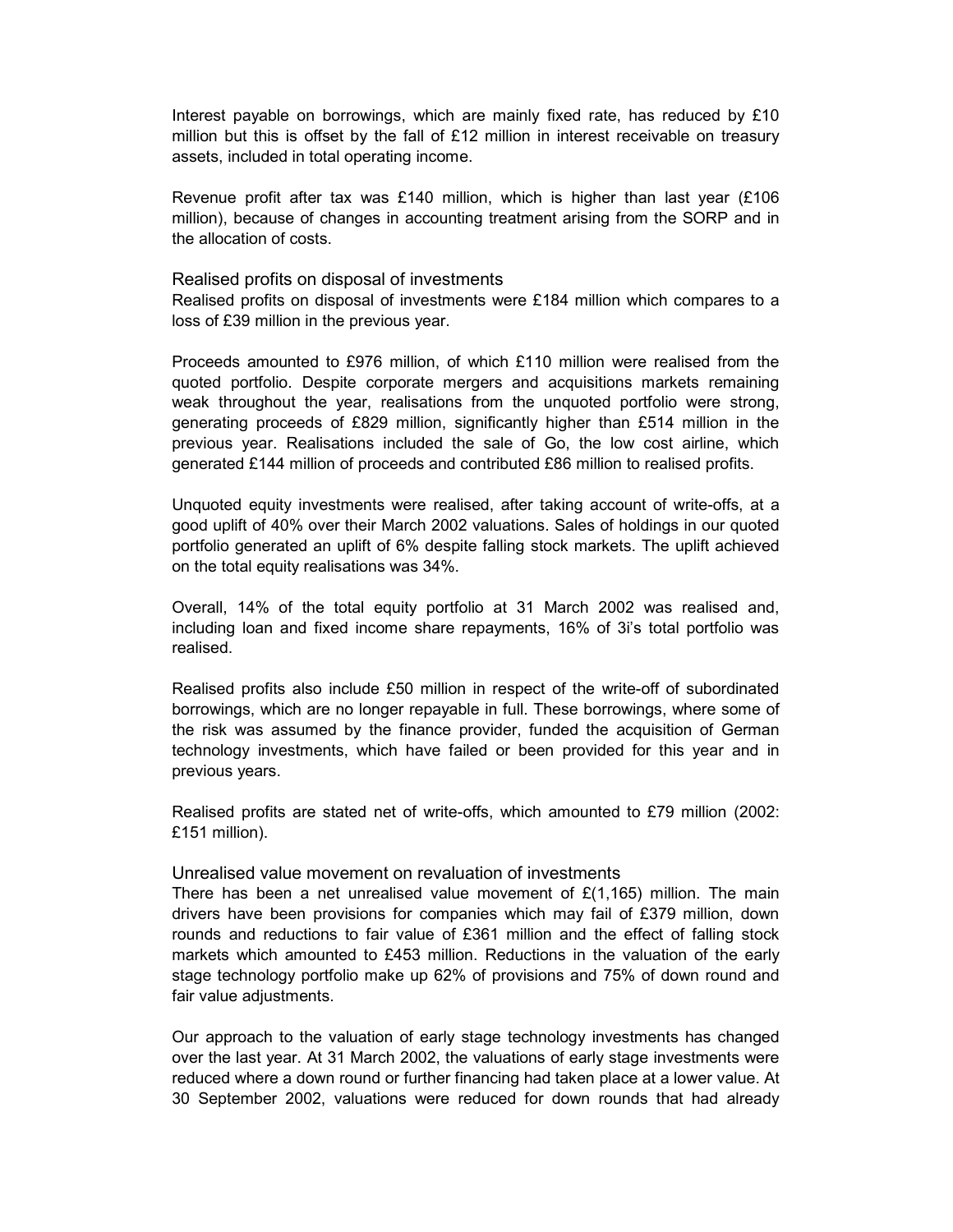taken place and also for those that were anticipated to take place within the next six months. At the balance sheet date, 31 March 2003, valuations of early stage investments were reduced for down rounds that have occurred or are anticipated, and were also reduced to an estimated down round value or to a fair value, even where no further financing is anticipated, based on the most appropriate valuation criteria available.

The continued fall in stock markets has led to a decrease in the value of the quoted portfolio of £209 million and has also reduced the weighted average price-earnings ratio used to value the unquoted equity portfolio valued on an earnings basis from 10.0 at March 2002 to 8.1. This has resulted in a further value reduction of £244 million.

There has been an increase in investee companies' earnings, where these are used as a valuation basis at the start and end of the year, which has generated a valuation movement of £48 million; earnings of these portfolio companies have increased by 2%.

Unrealised value movement includes a net currency gain of £60 million (2002:  $E(1)$ ) million), mainly arising from the weakening of sterling resulting in an increase in the valuation of European investments partially offset by losses on related borrowings.

#### Investment

During the year, we invested a total of £931 million (£716 million invested by 3i and £215 million of co-investment funds). This is lower than last year (March 2002: £1,039 million) but there was a 37% increase in the second half of the year reflecting improved investment opportunities in the market. Investment has been balanced and aligned more closely with our portfolio objectives with investment in buy-outs representing 52% of total investment in the year, growth capital 29% and early stage technology 19%. The majority of the technology investment, 78%, has been made in supporting our existing portfolio where those companies continue to look likely to deliver good returns over the medium term.

Investment across Europe was balanced with 43% of total investment being made in the UK and 47% in continental Europe. The US invested £74 million, 8% of total investment, reflecting the reduction in technology investment across the Group. Asia Pacific invested £22 million.

#### Cash flow and balance sheet

Strong net realisation proceeds of £975 million and relatively low cash investment of £673 million were the main factors contributing to a cash inflow of £219 million, before a refinancing investment of £49 million in a joint venture, resulting in a net cash inflow of £170 million, reducing net borrowings to £1,013 million. This compares with a net cash outflow last year, after acquisitions, of £102 million.

The value of the portfolio (excluding co-investment funds) has fallen during the year from £5,109 million to £3,939 million largely because of unrealised losses on the revaluation of investments. Early stage technology investments amount to £589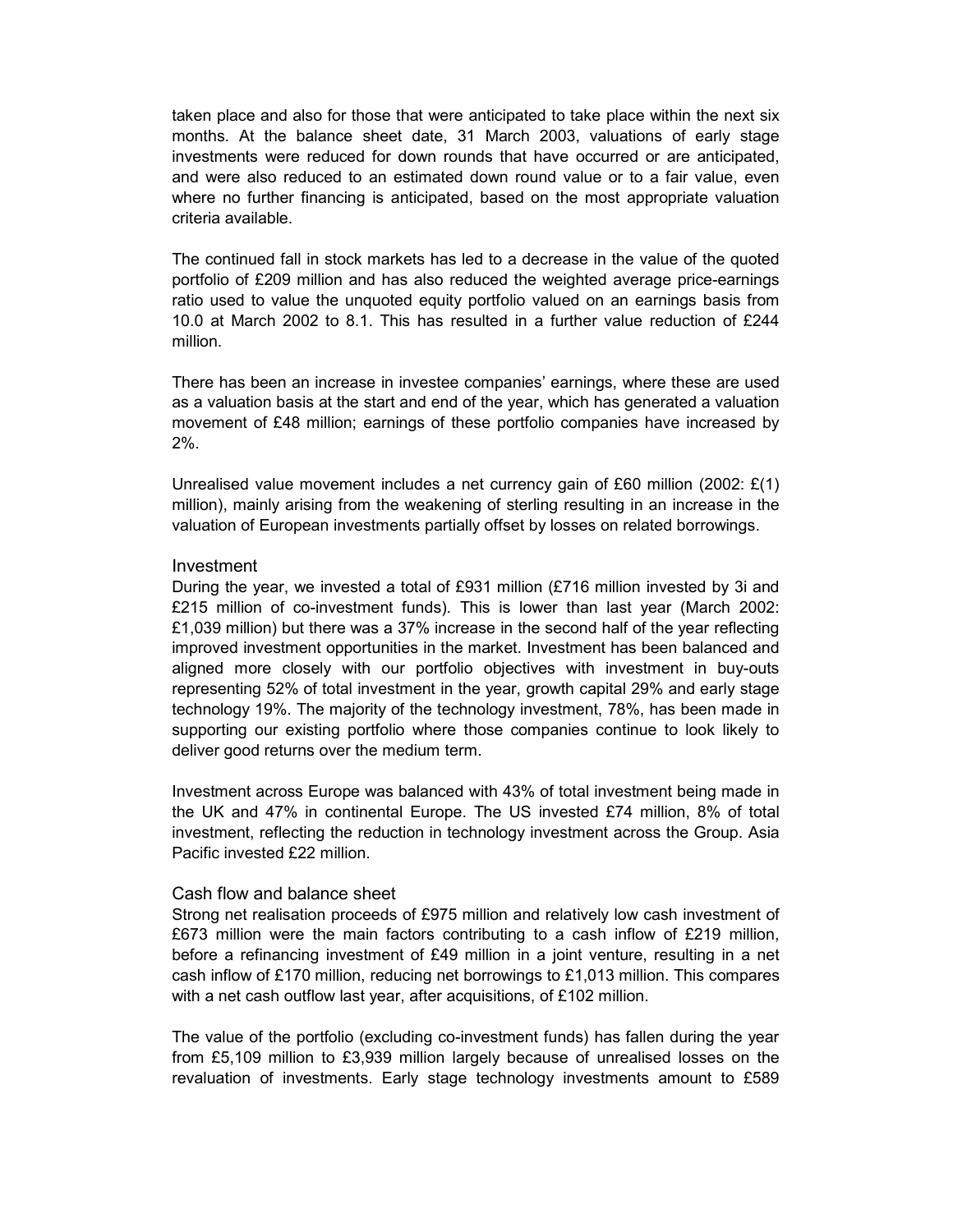million,15% of the total portfolio. Buy-out and growth capital investments amount to 51% and 34% of the portfolio respectively.

At the balance sheet date, 63% of the portfolio by value was located in the UK, 30% in continental Europe, 5% in the US and 2% in Asia Pacific. By sector, the portfolio continues to be well diversified. Of the total portfolio, 5% is represented by quoted investments, 40% by loans and fixed income shares and 55% by unquoted equity investments, of which 28% have been valued at cost and 44% on an earnings basis.

The capital and funding structure of the Group is strong. At the balance sheet date, shareholders' funds amounted to £2.9 billion, net debt to £1.0 billion and private equity co-investment funds under management were £1.6 billion. The net effect of the reduction during the year in both shareholders' funds and net borrowings has increased gearing to 35% (March 2002: 30%).

The Group's net borrowing comprises long term borrowing, short term borrowing and liquid treasury assets and cash. Original long term borrowing of  $£1.6$  billion, which is unsecured and primarily raised from the public issue of debt under the notes issuance programme, has been swapped to give a predominantly fixed rate position. Of the original long term borrowing, £197 million is repayable in 2003, with £754 million in 2006 and 2007 and £600 million in 2023 or later. Short term borrowing of £196 million is outweighed by cash and liquid treasury assets of £811 million.

At the balance sheet date, the Group had committed and undrawn borrowing facilities amounting to £634 million.

The Group continues to meet very comfortably the capital adequacy ratios set by the Financial Services Authority, in its role as supervisor of 3i Group plc's status as a deposit taker.

#### Pension

Pension costs have been accounted for on the basis of SSAP 24. The charge for the year to 31 March 2003 to Group profits in respect of the main defined benefit scheme, the 3i Group Pension Plan ("the Plan") was £12 million (March 2002: £13 million), based on the triennial actuarial valuation at 30 June 2001. If the SSAP 24 charge continues to be based on the 30 June 2001 valuation, the charge for the year to 31 March 2004 would be £12 million.

The progressive implementation of FRS17 "Accounting for Retirement Benefits" has been accompanied by considerable debate about its suitability as a measure of present and future pension liabilities. Mandatory implementation of FRS17 in full has been deferred by the Accounting Standards Board. FRS17 has not been fully implemented in these accounts.

Due to substantial falls in stock markets and declines in interest rates used to calculate the present value of liabilities, the FRS17 figures show a significant deterioration during the year to a deficit on the Plan of £90 million (2002: deficit of £14 million). Recognising that in the short term at least, some of the deficit is unlikely to be made up simply by the recovery in asset values, the Group has contributed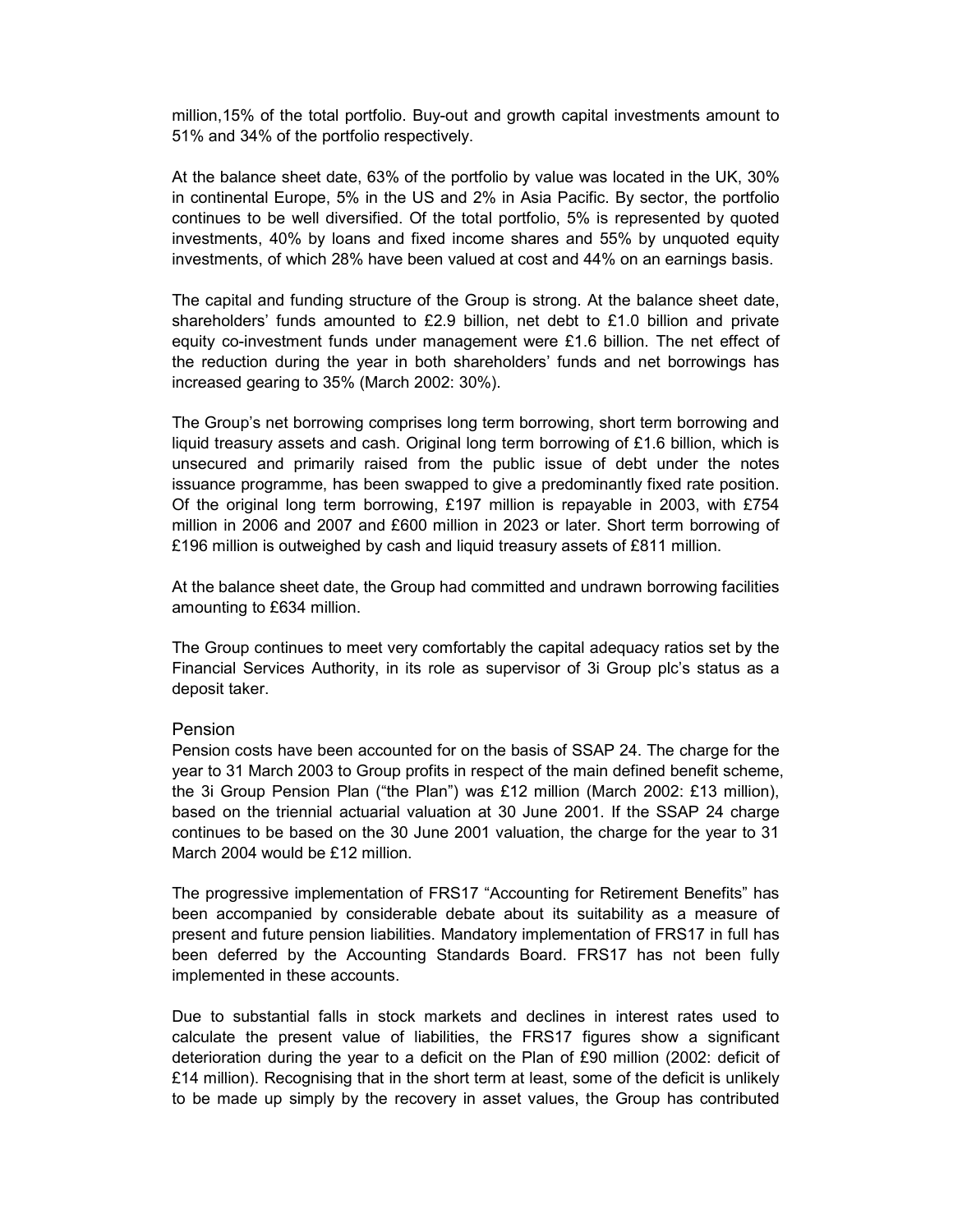lump sums over the last two years of £13 million during the year to 31 March 2003 and £22 million during the year to 31 March 2002. It has also recommenced making monthly contributions with effect from 1 April 2002 which have amounted to £12 million in the current year. Total contributions in the year to 31 March 2003 were £25 million (2002: £22 million).

Changes have been made to the Plan which require existing members to contribute 1% of salary from 1 January 2003, increasing by 1% each year to 5% by 1 January 2007.

New employees joining 3i and the Plan after 1 September 2002 are required to contribute 5% of salary. At 31 March 2003, 578 employees were members of the Plan.

Our policy on pensions continues to be under active review in the light of changes in tax legislation and accounting and because funding deficits have arisen from the fall in capital markets.

#### Regulation of the Group

3i Group plc and relevant subsidiaries continue to be regulated by the Financial Services Authority.

#### Risk management

3i has a comprehensive framework to manage the risks that are inherent in its business. This framework includes a risk committee whose purpose is to monitor the identification, assessment and management of key risks across the business. The main risks comprise economic risk, treasury and funding risk, investment risk and operational risk.

#### Economic risk

3i invests mainly in European companies and continues to develop its operations in the US and Asia Pacific. However, the majority of the portfolio is still in UK companies and there is an element of exposure to the UK economic cycle. To mitigate this, 3i has invested in different sectors of the UK economy with different economic cycles. In addition, an increasing proportion of assets is invested in continental Europe, in the US and Asia Pacific, which may have different economic cycles.

#### Treasury and funding risk

The overall funding objective continues to be that each category of investment asset is broadly matched with liabilities and shareholders' funds, with corresponding characteristics in terms of risk and maturity, and that funding needs are met ahead of planned investment. This objective continued to be met during the year to 31 March 2003.

All assets and liabilities are held for non-trading purposes and, as a result, the Group does not have a trading book. The Group does not trade in derivatives and does not enter into transactions of either a speculative nature or unrelated to the Group's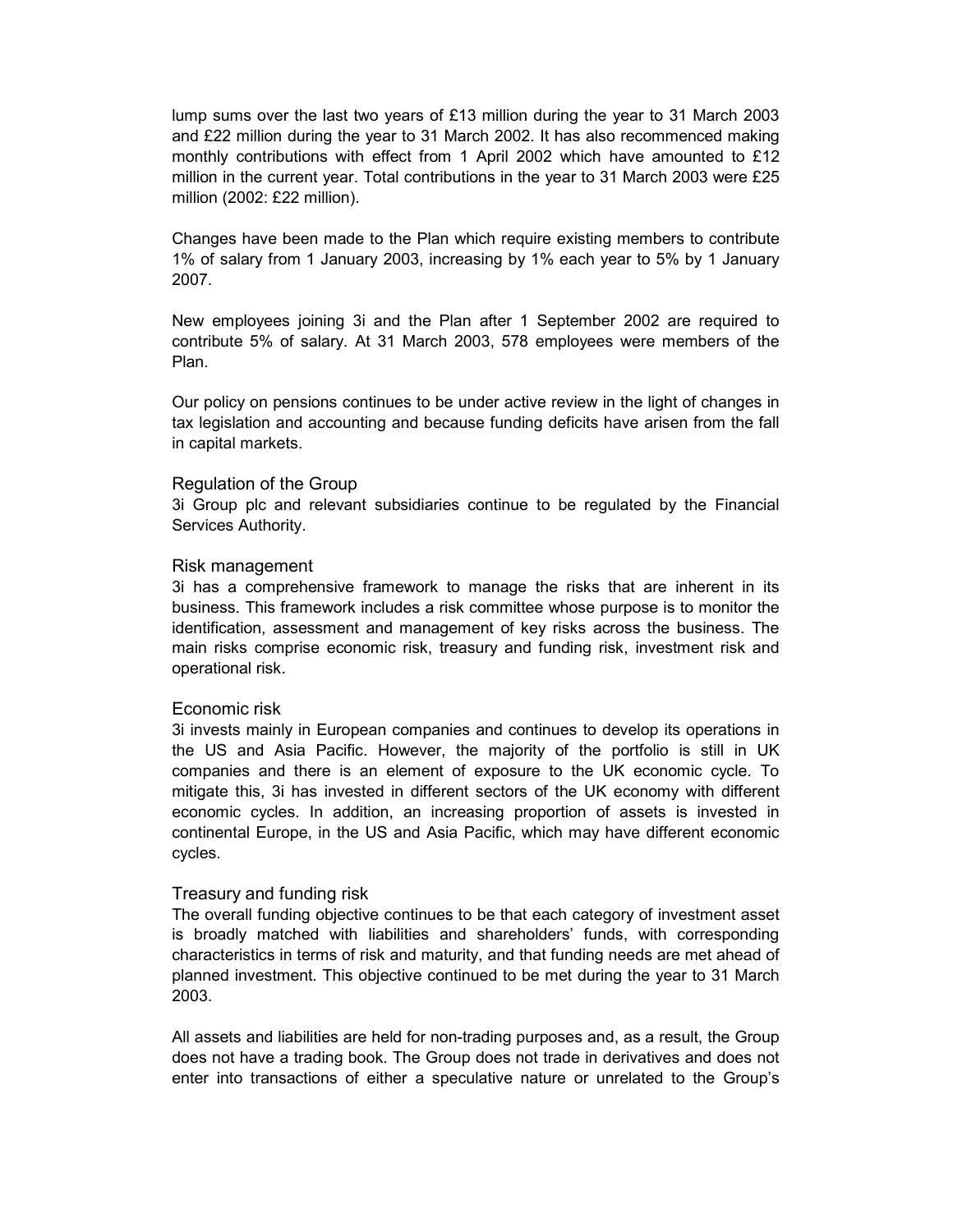investment activities. Derivatives are used to manage the risks arising from the Group's investment activities.

The main funding risks faced by the Group are interest rate risk and exchange rate risk. The level of these risks is mitigated by the overall funding objective and the Board regularly reviews and approves policies on the approach to each of these risks.

3i's policy for exchange rate risk management is not generally to hedge its overall portfolio in continental Europe or the US. In line with its funding policy, part of those assets are funded by borrowings in local currency and, as a result, a partial hedge exists. 3i's largest exposure is £0.7 billion in respect of net assets denominated in euro in continental Europe. The level of exposure to exchange rate risk is reviewed on a periodic basis.

Day to day management of treasury activities is delegated to executive Directors and the Group Treasurer. Regular reports on the Group's funding position have been considered during the year by the Board. There has been no change during the year or since the year end to the major funding risks faced by the Group, or to the Group's approach to such risks.

#### Investment risk

This includes investing in companies that may not perform as expected, being over exposed to one sector of the economy and the portfolio valuation being partly based on stock market valuations.

Investment levels are set, allocated and monitored by product area and geography. Within this framework, 3i invests in all sectors of the economy, except those, such as property, where the opportunity to invest in venture capital backed businesses meeting 3i's investment criteria is limited. Management periodically reviews the portfolio, which is well diversified by industry sector, to ensure that there is no undue exposure to any one sector.

3i's investment criteria focus on management ability and market potential. Investment appraisal and due diligence is undertaken in a rigorous manner by drawing on our international network and experts in individual industry sectors. In general, proposed investments over £5 million are presented to the Group's Investment Committee or Technology Investment Committee, which are committees of senior management including executive Directors.

The valuation of a large proportion of 3i's equity portfolio is based on stock market valuations for the relevant industry sector. Quoted investments are valued using the mid-market price at the balance sheet date. About 44% of the unquoted equity portfolio is valued using stock market price-earnings ratios for the relevant industry sector discounted for non marketability. Accordingly, stock market valuations for individual sectors are an important factor in determining the valuation of 3i's portfolio and the total return.

There are regular reviews of holdings in quoted companies and exposure to individual sectors in order to monitor the level of risk and mitigate exposure where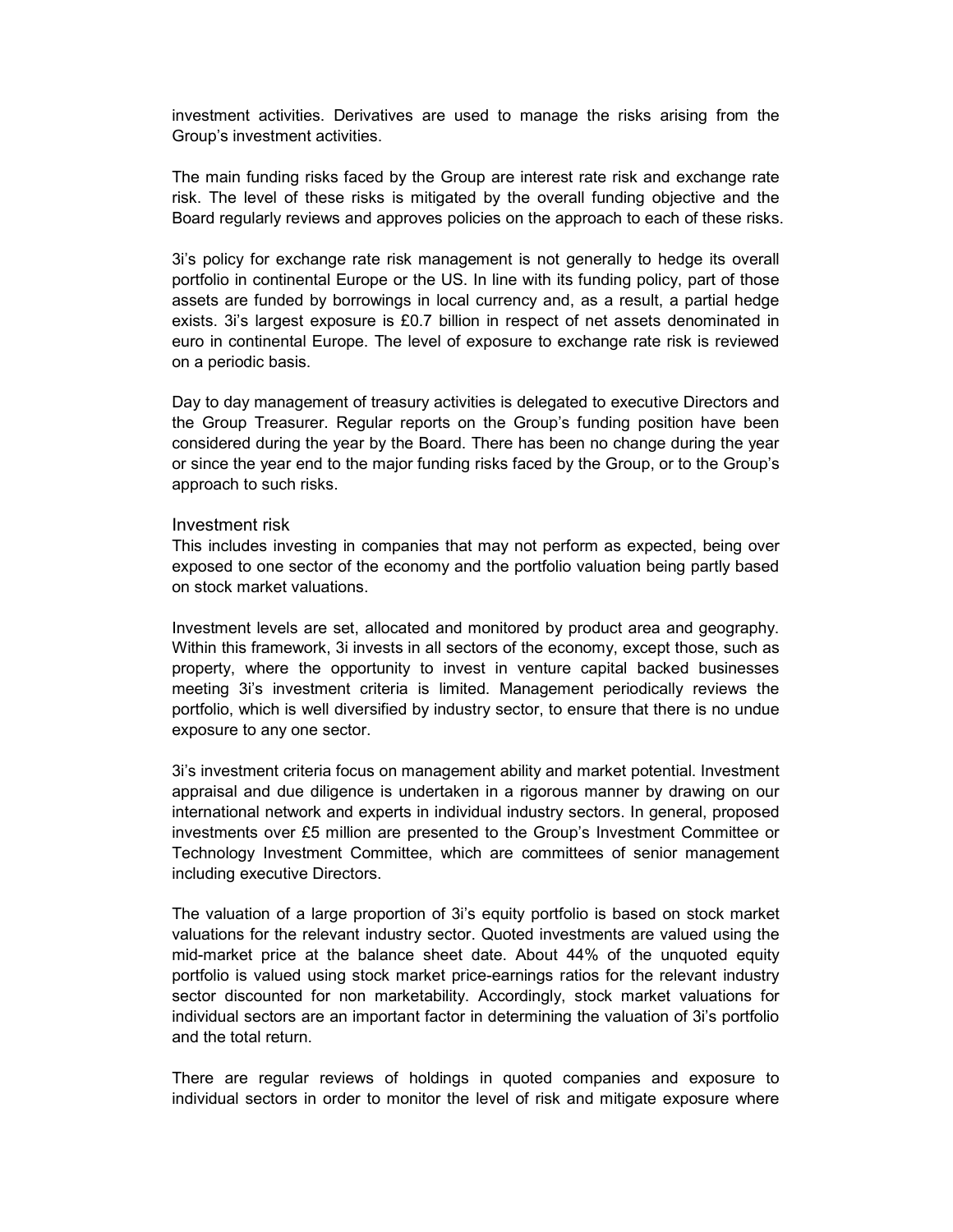appropriate. In particular, the level of future funding of technology companies is kept under review. However, it is not possible to protect against the risks of a downturn in stock markets generally or in any specific sector.

Accordingly, the valuation of 3i's portfolio and opportunities for realisation depend on stock market conditions and the buoyancy of the wider mergers and acquisitions market.

#### Operational risk

This includes operational events such as human resources risks, legal and regulatory risks, IT systems problems, business disruption and shortcomings in internal controls. Line management at all levels is responsible for identifying, assessing, controlling and reporting operational risks. This is supported by a framework of core values, Group standards and controls, a code of business conduct and delegated authorities.

The ability to recruit, develop and retain capable people is of fundamental importance to achieving our strategic objectives. We operate in a competitive industry and aim to remunerate our staff in line with market practice and to provide superior development opportunities.

A group-wide business continuity strategy is in place. This strategy has been assessed against a detailed business impact analysis and independently benchmarked against best practice.

#### **Summary**

Net asset value per share has fallen, mainly due to the fall in stock markets and the reduction in the valuation of the early stage technology portfolio which at the balance sheet date represented 15% of the total portfolio. 3i did, however, experience a smaller fall in net asset value than its stock market benchmarks.

3i continues to have the financial capacity to increase investment should economic and market opportunities improve.

Michael Queen Finance Director 14 May 2003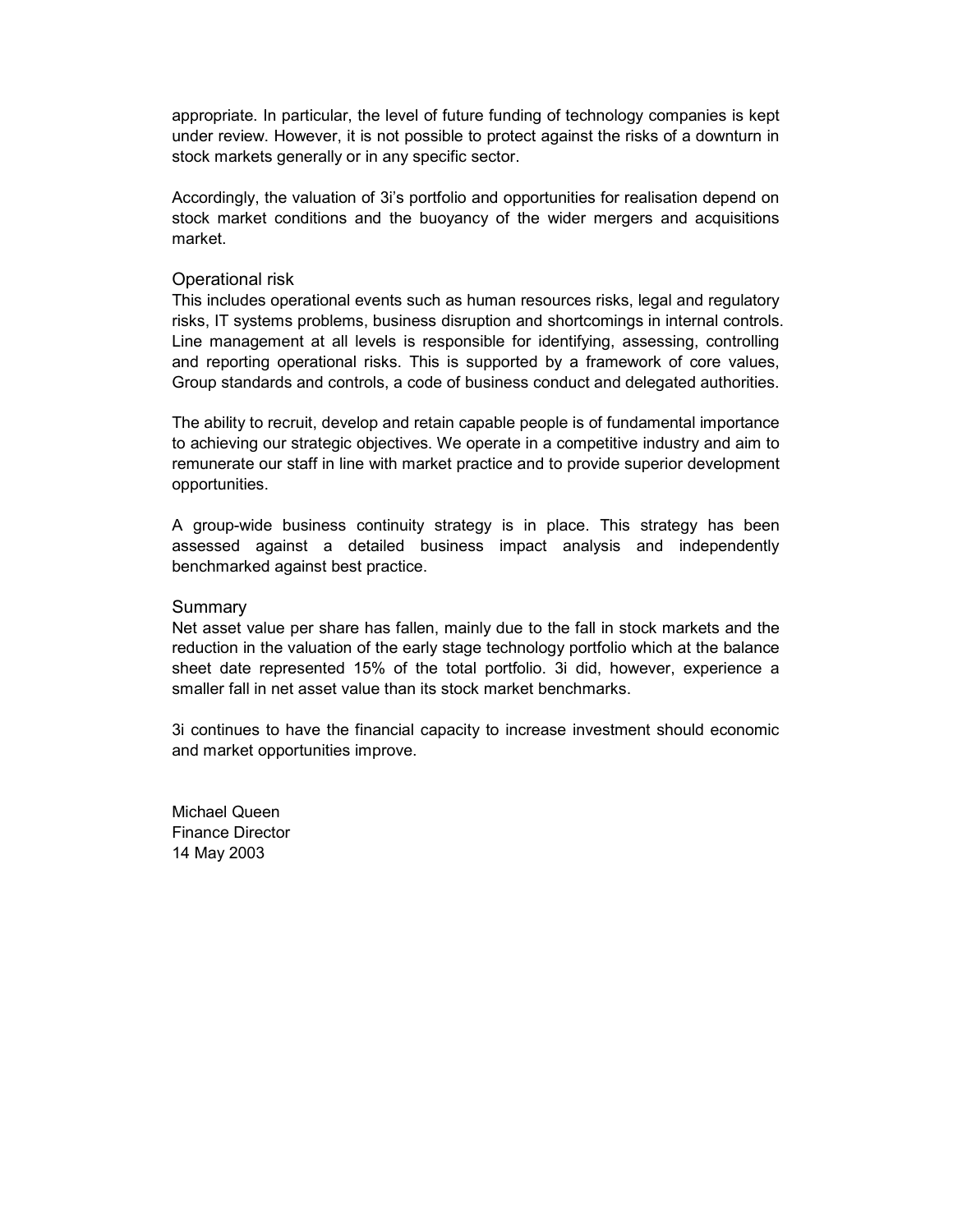| Total return (£m)                                         |          |         |
|-----------------------------------------------------------|----------|---------|
|                                                           | 2003     | 2002    |
| Total operating income before interest payable            | 308      | 355     |
| Interest payable                                          | (110)    | (120)   |
| Management expenses                                       | (153)    | (171)   |
| Realised profits/(losses) on disposal of investments      | 184      | (39)    |
| Unrealised value movement on revaluation of investments   | (1, 165) | (890)   |
| Other (changes to organisational structure, goodwill, tax |          |         |
| and currency)                                             |          | (95)    |
| - Revenue return                                          | 146      | 102     |
| - Capital return                                          | (1,081)  | (1,062) |
| <b>Total return</b>                                       | (935)    | 960)    |

| Total return by product (£m) |       |       |
|------------------------------|-------|-------|
| Mid-market buy-outs          | 61    | (48)  |
| Small buy-outs               | (188) | (38)  |
| Growth capital               | (137) | 14    |
| Early stage technology       | (671) | (815) |
| Goodwill amortisation        |       | (73)  |
| <b>Total return</b>          | (935) | 960'  |

| Total return by geography (£m) |       |       |
|--------------------------------|-------|-------|
| UK                             | (400) | (298) |
| <b>Continental Europe</b>      | (379) | (481) |
| <b>US</b>                      | (140) | (74)  |
| Asia Pacific                   | (16)  | (34)  |
| Goodwill amortisation          |       | (73)  |
| <b>Total return</b>            | (935) | 960   |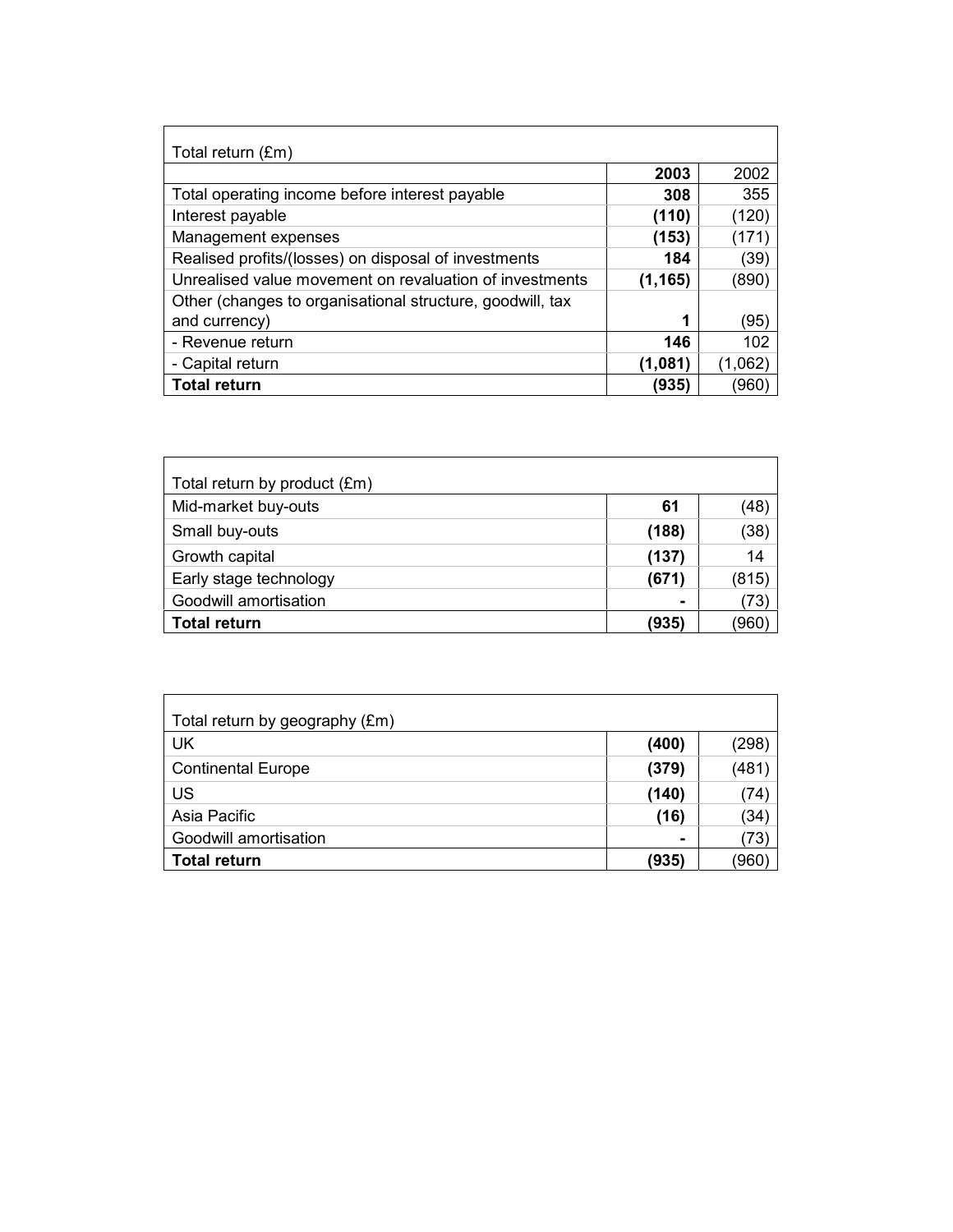## Consolidated statement of total return

for the year to 31 March 2003

|                                 | Revenue | Capital  | <b>Total</b> | Revenue | Capital  | Total    |
|---------------------------------|---------|----------|--------------|---------|----------|----------|
|                                 | 2003    | 2003     | 2003         | 2002    | 2002     | 2002     |
|                                 | £m      | £m       | £m           | £m      | £m       | £m       |
| Capital profits                 |         |          |              |         |          |          |
| Realised profits/(losses) on    |         |          |              |         |          |          |
| disposal of investments         |         | 184      | 184          |         | (39)     | (39)     |
| Unrealised (losses) on          |         |          |              |         |          |          |
| revaluation of investments      |         | (1, 165) | (1, 165)     |         | (890)    | (890)    |
|                                 |         | (981)    | (981)        |         | (929)    | (929)    |
| Total operating income before   |         |          |              |         |          |          |
| interest payable                | 298     | 10       | 308          | 355     |          | 355      |
| Interest payable                | (57)    | (53)     | (110)        | (114)   | (6)      | (120)    |
|                                 | 241     | (1,024)  | (783)        | 241     | (935)    | (694)    |
| Administrative expenses         | (64)    | (89)     | (153)        | (121)   | (50)     | (171)    |
| Amortisation of goodwill        |         |          |              | (2)     | (71)     | (73)     |
| Cost of changes to              |         |          |              |         |          |          |
| organisational structure        | (5)     | (5)      | (10)         | (9)     | (9)      | (18)     |
| Return before tax and currency  |         |          |              |         |          |          |
| translation adjustment          | 172     | (1, 118) | (946)        | 109     | (1,065)  | (956)    |
| Tax                             | (32)    | 35       | 3            | (3)     | 4        | 1        |
| Return for the year before      |         |          |              |         |          |          |
| currency translation adjustment | 140     | (1,083)  | (943)        | 106     | (1,061)  | (955)    |
| Currency translation adjustment | 6       | 2        | 8            | (4)     | (1)      | (5)      |
| <b>Total return</b>             | 146     | (1,081)  | (935)        | 102     | (1,062)  | (960)    |
|                                 |         |          |              |         |          |          |
| Total return per share          |         |          |              |         |          |          |
| Basic (pence)                   | 23.9p   | (177.1)p | (153.2)p     | 16.8p   | (174.5)p | (157.7)p |
| Diluted (pence)                 | 23.9p   | (176.9)p | (153.0)p     | 16.7p   | (173.3)p | (156.6)p |

## Reconciliation of movement in shareholders' funds

|                              | 2003    | 2002    |
|------------------------------|---------|---------|
|                              | £m      | £m      |
| Opening balance              | 3,945   | 4,973   |
|                              |         |         |
| Revenue return               | 146     | 102     |
| Capital return               | (1,081) | (1,062) |
| Total return                 | (935)   | (960)   |
| <b>Dividends</b>             | (81)    | (78)    |
| Proceeds of issues of shares | 7       | 10      |
| Movement in the year         | (1,009) | (1,028) |
|                              |         |         |
| Closing balance              | 2,936   | 3,945   |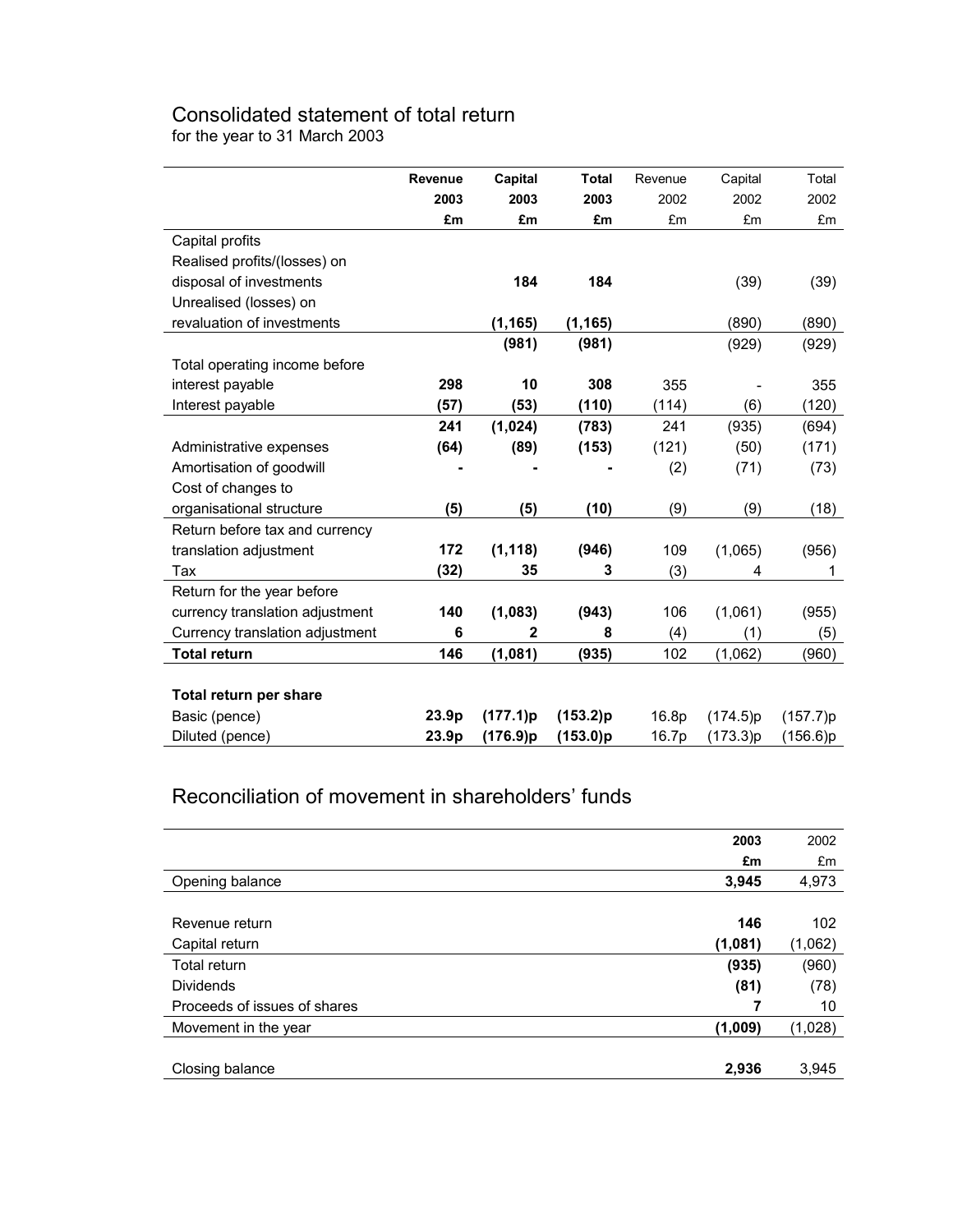## Consolidated revenue statement

for the year to 31 March 2003

|                                                                               | 2003              | 2002  |
|-------------------------------------------------------------------------------|-------------------|-------|
|                                                                               | £m                | £m    |
| Interest receivable                                                           |                   |       |
| Interest receivable and similar income arising from debt securities and other |                   |       |
| fixed income securities held as financial fixed asset investments             |                   |       |
| Interest receivable on loan investments                                       | 96                | 113   |
| Fixed rate dividends                                                          | 17                | 19    |
|                                                                               | 113               | 132   |
| Other interest receivable and similar income                                  | 34                | 46    |
|                                                                               | 147               | 178   |
| Interest payable                                                              | (57)              | (114) |
| Net interest income                                                           | 90                | 64    |
| Dividend income from equity shares                                            | 106               | 111   |
| Share of net (losses)/profits of joint ventures                               | (1)               | 9     |
| Fees receivable                                                               | 46                | 56    |
| Other operating income                                                        |                   | 1     |
| Total operating income                                                        | 241               | 241   |
| Administrative expenses and depreciation                                      | (64)              | (121) |
| Amortisation of goodwill                                                      |                   | (2)   |
| Cost of changes to organisational structure                                   | (5)               | (9)   |
| Profit on ordinary activities before tax                                      | 172               | 109   |
| Tax on profit on ordinary activities                                          | (32)              | (3)   |
| Profit for the year                                                           | 140               | 106   |
| <b>Dividends</b>                                                              |                   |       |
| Interim (4.9p per share paid, 2002: 4.9p per share paid)                      | (29)              | (29)  |
| Final (8.6p per share proposed, 2002: 8.1p per share paid)                    | (52)              | (49)  |
| Profit retained for the year                                                  | 59                | 28    |
|                                                                               |                   |       |
| Earnings per share                                                            |                   |       |
| Basic (pence)                                                                 | 22.9 <sub>p</sub> | 17.4p |
| Diluted (pence)                                                               | 22.9p             | 17.3p |

There is no material difference between the reported revenue and the revenue on an unmodified historical cost basis.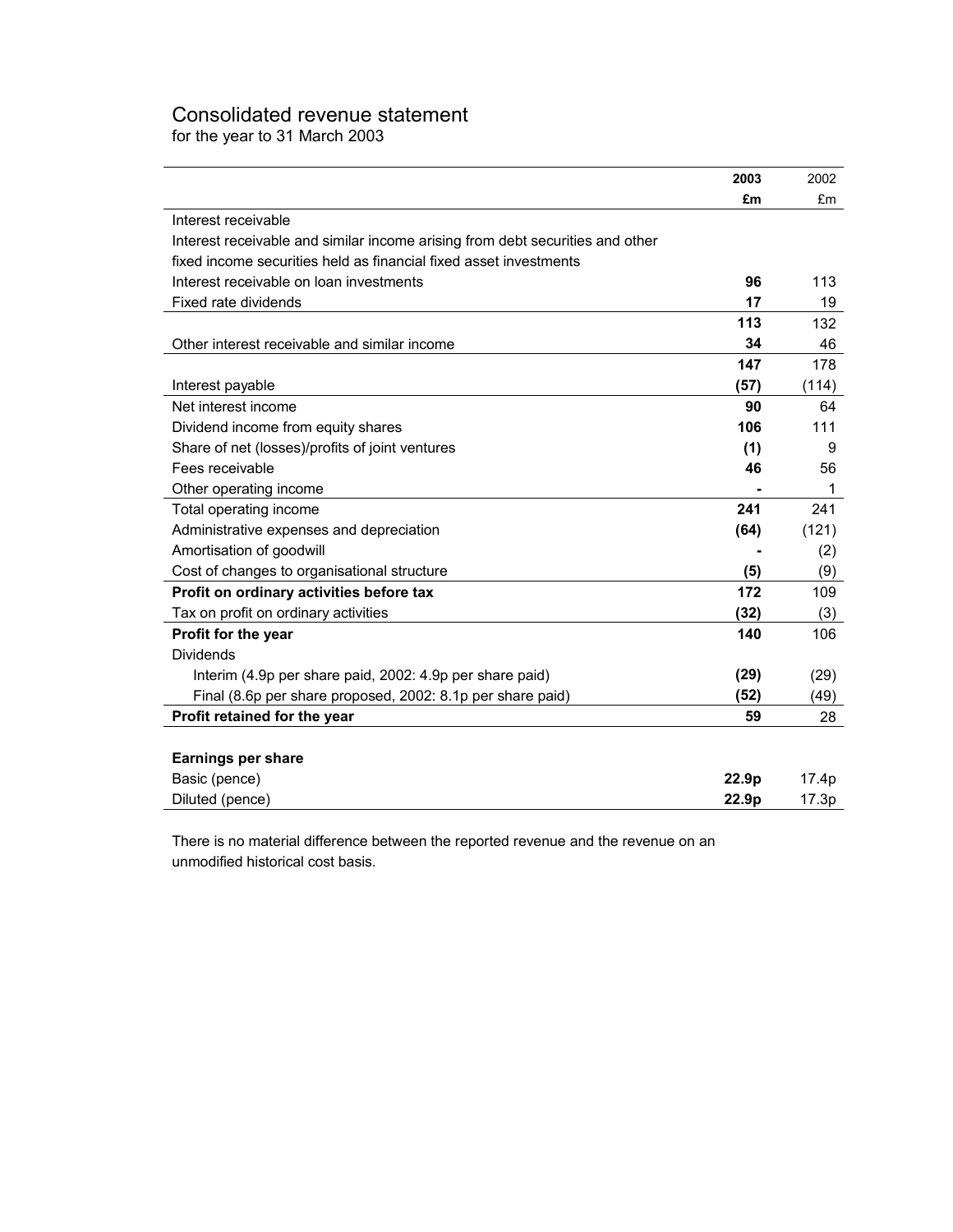## Consolidated balance sheet

as at 31 March 2003

|                                                           | 2003  | 2003  | 2002  | 2002  |
|-----------------------------------------------------------|-------|-------|-------|-------|
| Assets                                                    | £m    | £m    | £m    | £m    |
| Treasury bills and other eligible bills                   |       | 1     |       | 1     |
| Loans and advances to banks                               |       | 527   |       | 563   |
| Debt securities held for treasury purposes                |       | 283   |       | 191   |
| Debt securities and other fixed income securities held as |       |       |       |       |
| financial fixed asset investments                         |       |       |       |       |
| Loan investments                                          | 1,336 |       | 1,408 |       |
| Fixed income shares                                       | 228   |       | 324   |       |
|                                                           | 1,564 |       | 1,732 |       |
| Equity shares                                             |       |       |       |       |
| Listed                                                    | 187   |       | 413   |       |
| Unlisted                                                  | 2,188 |       | 2,964 |       |
|                                                           | 2,375 |       | 3,377 |       |
|                                                           |       | 3,939 |       | 5,109 |
| Interests in joint ventures                               |       |       |       |       |
| Share of gross assets                                     | 104   |       | 133   |       |
| Share of gross liabilities                                | (81)  |       | (98)  |       |
|                                                           |       | 23    |       | 35    |
| Intangible fixed assets<br>Goodwill                       |       |       |       |       |
| Tangible fixed assets                                     |       | 45    |       | 50    |
| Own shares                                                |       | 44    |       | 54    |
| Other assets                                              |       | 64    |       | 61    |
| Prepayments and accrued income                            |       | 73    |       | 69    |
| <b>Total assets</b>                                       |       | 4,999 |       | 6,133 |
|                                                           |       |       |       |       |
| <b>Liabilities</b>                                        |       |       |       |       |
| Deposits by banks                                         |       | 423   |       | 519   |
| Debt securities in issue                                  |       | 1,350 |       | 1,339 |
| <b>Other liabilities</b>                                  |       | 56    |       | 53    |
| Accruals and deferred income                              |       | 173   |       | 181   |
| Provisions for liabilities and charges                    |       | 10    |       | 12    |
| Subordinated liabilities                                  |       | 51    |       | 84    |
|                                                           |       | 2,063 |       | 2,188 |
| Called up share capital                                   |       | 305   |       | 305   |
| Share premium account                                     |       | 349   |       | 342   |
| Capital redemption reserve                                |       | 1     |       | 1     |
| Capital reserve                                           |       | 1,940 |       | 3,021 |
| Revenue reserve                                           |       | 341   |       | 276   |
| <b>Equity shareholders' funds</b>                         |       | 2,936 |       | 3,945 |
| <b>Total liabilities</b>                                  |       | 4,999 |       | 6,133 |
| <b>Memorandum items</b>                                   |       |       |       |       |
| Contingent liabilities                                    |       |       |       |       |
| Guarantees and assets pledged as collateral security      |       | 19    |       | 27    |
| Commitments                                               |       | 270   |       | 411   |
| Approved by the Board<br><b>Baroness Hogg</b>             |       |       |       |       |
| <b>Brian Larcombe</b>                                     |       |       |       |       |
| <b>Directors</b>                                          |       |       |       |       |
| 14 May 2003                                               |       |       |       |       |
|                                                           |       |       |       |       |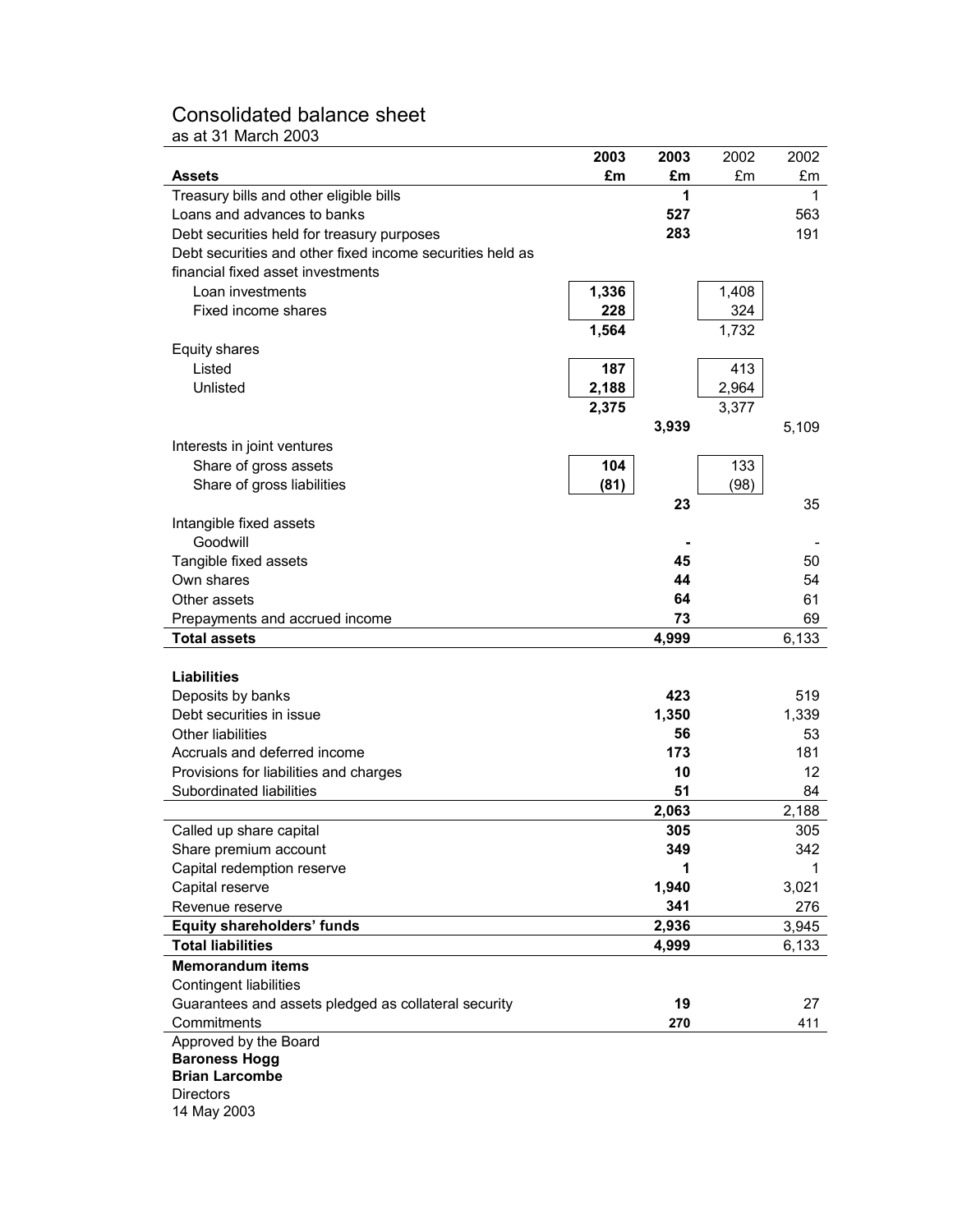## Consolidated cash flow statement

for the year to 31 March 2003

|                                                                                   | 2003  | 2002  |
|-----------------------------------------------------------------------------------|-------|-------|
|                                                                                   | £m    | £m    |
| <b>Operating activities</b>                                                       |       |       |
| Interest received and similar income arising from debt securities and other fixed |       |       |
| income securities held as financial fixed asset investments                       | 75    | 102   |
| Other interest received and similar income                                        | 31    | 51    |
| Interest paid on borrowings                                                       | (58)  | (113) |
| Dividends received from equity shares                                             | 102   | 109   |
| Fees and other net cash receipts                                                  | 46    | 62    |
| Operating and administrative costs paid                                           | (68)  | (148) |
| Net cash inflow from operating activities                                         | 128   | 63    |
|                                                                                   |       |       |
| Taxation received/(paid)                                                          | 4     | (2)   |
|                                                                                   |       |       |
| Capital expenditure and financial investment                                      |       |       |
| Investment in equity shares, fixed income shares and loans                        | (673) | (804) |
| Investment in equity shares and loans acquired from joint ventures                | (17)  | (233) |
| Sale, repayment or redemption of equity shares, fixed income shares and loan      |       |       |
| investments                                                                       | 975   | 1,123 |
| Fees intrinsic to acquisition or disposal of investment                           | 10    |       |
| Investment interest paid                                                          | (53)  | (6)   |
| Investment administrative expenses                                                | (94)  | (59)  |
| Investment in joint ventures                                                      | (54)  | (347) |
| Divestment or repayment of interests in joint ventures                            | 19    | 281   |
| Disposal of investment properties                                                 |       | 7     |
| Purchase of tangible fixed assets                                                 | (5)   | (7)   |
| Sale of tangible fixed assets                                                     | 1     | 1     |
| Net cash flow from capital expenditure and financial investment                   | 109   | (44)  |
|                                                                                   |       |       |
| <b>Acquisitions</b>                                                               |       |       |
| Acquisition of subsidiary undertakings                                            |       | (51)  |
|                                                                                   |       |       |
| <b>Equity dividends paid</b>                                                      | (78)  | (78)  |
|                                                                                   |       |       |
| <b>Management of liquid resources</b>                                             | 15    | 293   |
|                                                                                   |       |       |
| Net cash flow before financing                                                    | 178   | 181   |
|                                                                                   |       |       |
| <b>Financing</b>                                                                  |       |       |
| Debt due within one year                                                          | (104) | (394) |
| Debt due after more than one year                                                 | (32)  | 165   |
| Issues of shares                                                                  | 7     | 10    |
| Net cash flow from financing                                                      | (129) | (219) |
|                                                                                   |       |       |
| Increase/(decrease) in cash                                                       | 49    | (38)  |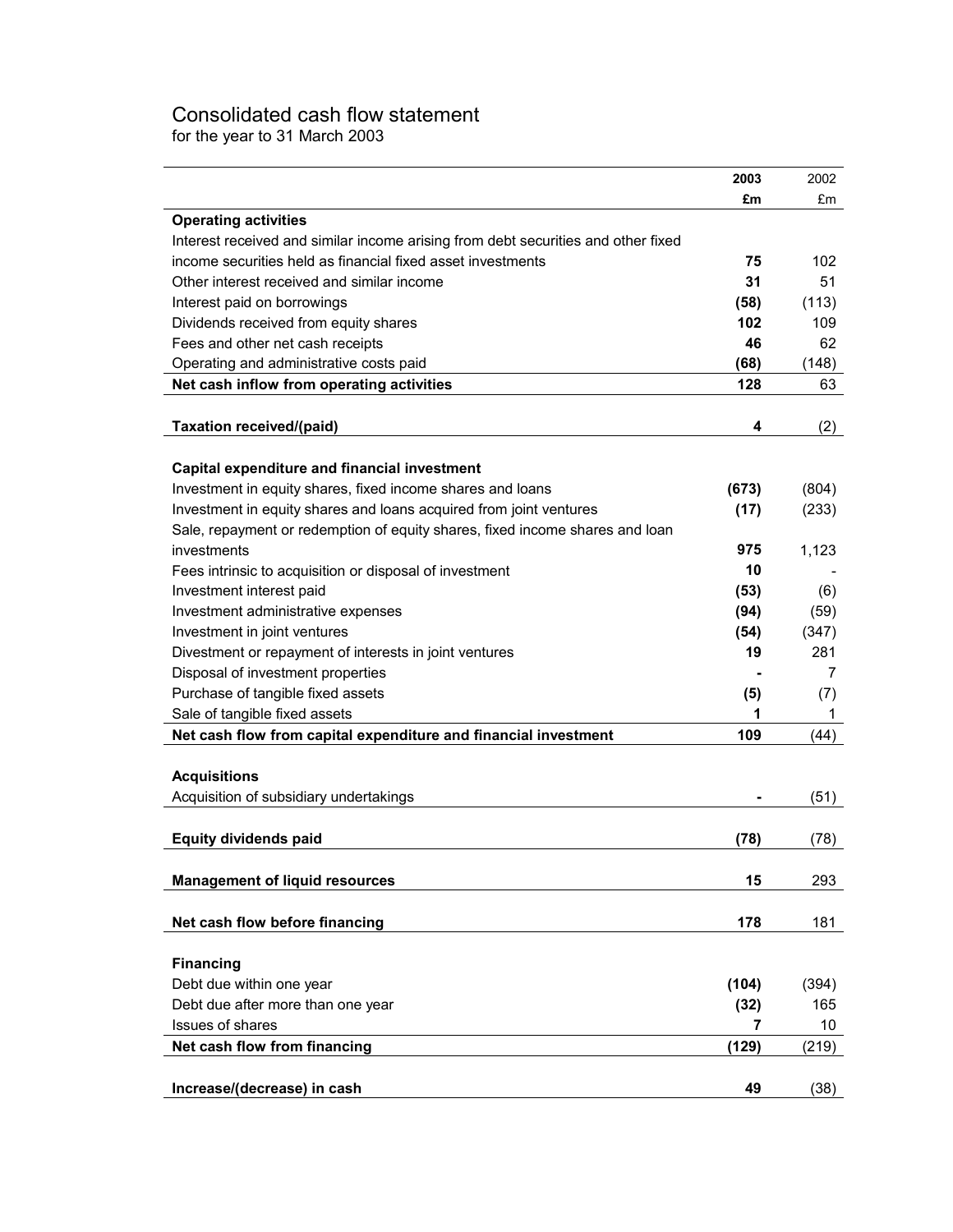## Notes to the financial statements

for the year to 31 March 2003

#### 1 Reconciliation of revenue profit before tax to net cash flow from operating activities

|                                                                               | 2003 | 2002 |
|-------------------------------------------------------------------------------|------|------|
|                                                                               | £m   | £m   |
| Revenue profit before tax                                                     | 172  | 109  |
| Depreciation of equipment and vehicles                                        |      | 8    |
| Amortisation of goodwill                                                      |      | 2    |
| Tax on investment income included within income from overseas companies       | (1)  | (2)  |
| Interest received by way of loan notes                                        | (41) | (30) |
| Movement in other assets associated with operating activities                 | (9)  | (5)  |
| Movement in prepayments and accrued income associated with operating          |      |      |
| activities                                                                    | 12   | 13   |
| Movement in accruals and deferred income associated with operating activities | (15) | (31) |
| Movement in provisions for liabilities and charges                            | 2    | 8    |
| Reversal of losses/(profits) of joint ventures less distribution received     | 1    | (9)  |
| Net cash inflow from operating activities                                     | 128  | 63   |

#### 2 Reconciliation of net cash flows to movement in net debt

|                                               | 2003     | 2002     |
|-----------------------------------------------|----------|----------|
|                                               | £m       | £m       |
| Increase/(decrease) in cash in the year       | 49       | (38)     |
| Cash flow from management of liquid resources | (15)     | (293)    |
| Cash flow from debt financing                 | 143      | 252      |
| Cash flow from subordinated liabilities       | (7)      | (24)     |
| Cash flow from finance leases                 |          |          |
| Change in net debt from cash flows            | 170      | (102)    |
| Foreign exchange movements                    | (46)     | 5        |
| Non-cash changes                              | 50       | 9        |
| Movement in net debt in the year              | 174      | (88)     |
| Net debt at start of year                     | (1, 189) | (1, 101) |
| Net debt at end of year                       | (1,015)  | (1, 189) |

### 3 Analysis of net debt

|                                           |          |                  |                 | Other    |          |
|-------------------------------------------|----------|------------------|-----------------|----------|----------|
|                                           | 1 April  |                  | <b>Exchange</b> | non-cash | 31 March |
|                                           | 2002     | <b>Cash flow</b> | movement        | changes  | 2003     |
|                                           | £m       | £m               | £m              | £m       | £m       |
| Cash and deposits repayable on demand     | 48       | 49               | $\mathbf{2}$    |          | 99       |
| Treasury bills, other loans, advances and |          |                  |                 |          |          |
| treasury debt securities                  | 707      | (15)             | 20              |          | 712      |
| Deposits and debt securities repayable    |          |                  |                 |          |          |
| within one year                           | (310)    | 104              | (11)            | (184)    | (401)    |
| Deposits and debt securities repayable    |          |                  |                 |          |          |
| after one year                            | (1, 548) | 39               | (47)            | 184      | (1, 372) |
| Subordinated liabilities repayable after  |          |                  |                 |          |          |
| one year                                  | (84)     | (7)              | (10)            | 50       | (51)     |
| Finance leases                            | (2)      | ۰                | ۰               | ۰        | (2)      |
|                                           | (1, 189) | 170              | (46)            | 50       | (1,015)  |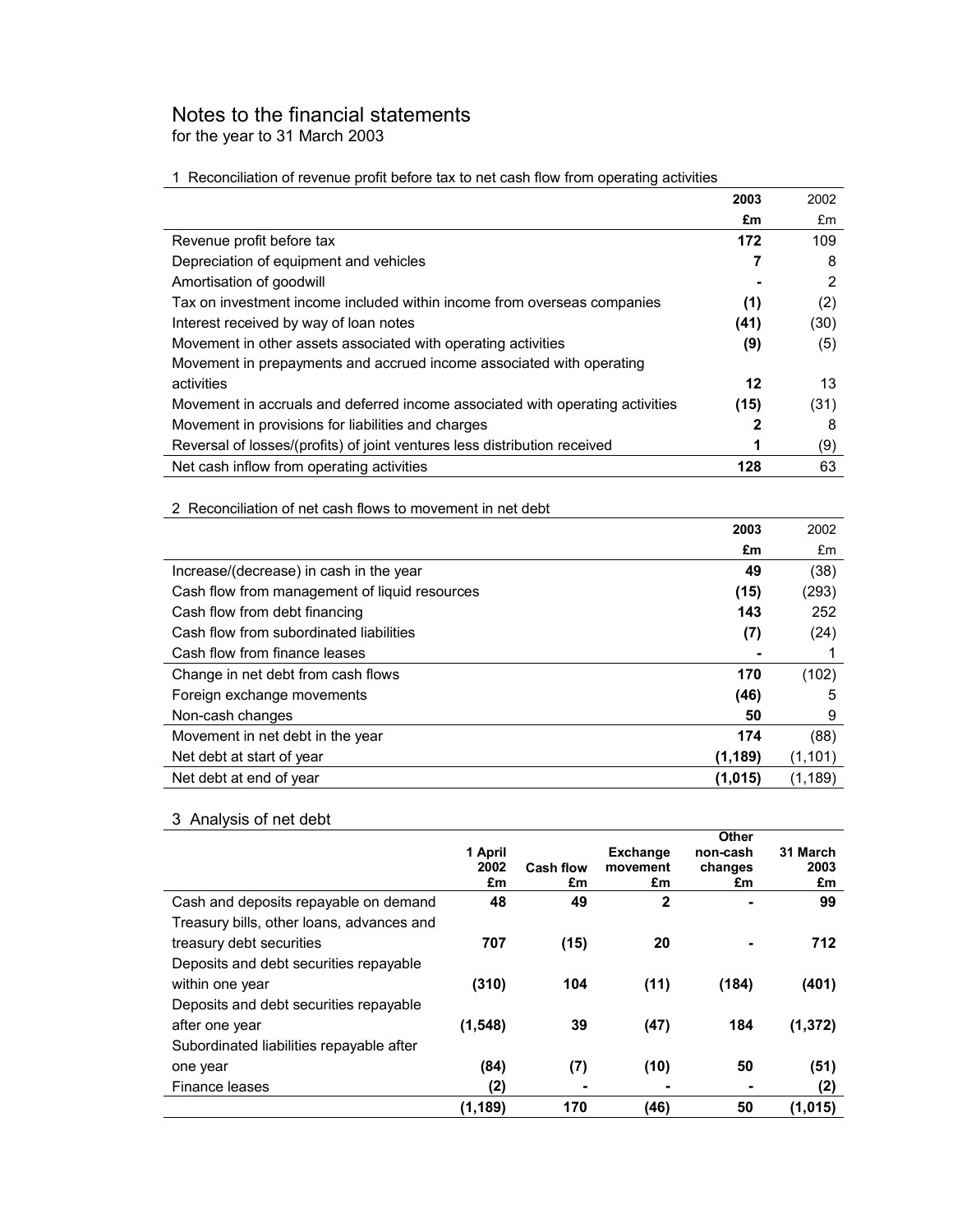### Notes to the preliminary announcement

#### Note 1

The statutory accounts for the year to 31 March 2003 have not yet been delivered to the Registrar of Companies. The statutory accounts for the year to 31 March 2002 were filed on 3 September 2002. The auditors' reports on these statutory accounts are unqualified and do not contain any statements under Section 237(2) or (3) of the Companies Act 1985. This announcement does not constitute statutory accounts.

#### Note 2

The final dividend will be payable on 18 July 2003 to holders of shares on the register on 20 June 2003.

#### Note 3

Copies of the Report and accounts 2003 will be distributed to shareholders on or soon after 30 May 2003.

#### Note 4

Investment statistics referred to in this preliminary announcement relate to investments made by 3i Group and third party co-investment funds unless otherwise stated.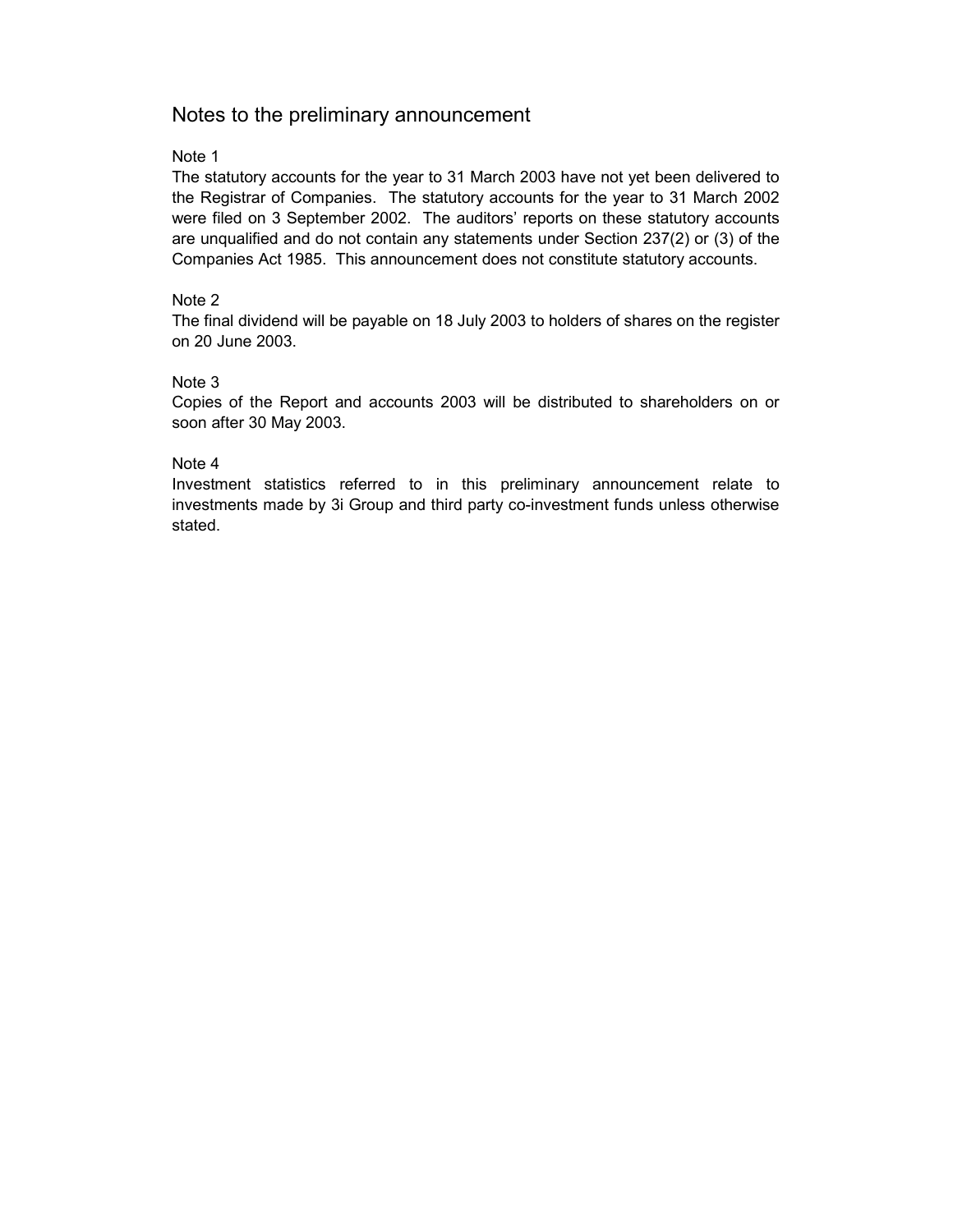## New investment analysis

Analysis of the equity, fixed income and loan investments made by 3i Group. This analysis excludes investments in joint ventures.

|                                                                                                                | 2003         | 2002           | 2001  | 2000  | 1999  |
|----------------------------------------------------------------------------------------------------------------|--------------|----------------|-------|-------|-------|
| Investment by geography                                                                                        |              |                |       |       |       |
| (3i only - excluding co-investment funds) (£m)                                                                 |              |                |       |       |       |
| UK                                                                                                             | 318          | 377            | 786   | 705   | 693   |
| <b>Continental Europe</b>                                                                                      | 304          | 312            | 560   | 306   | 137   |
| US                                                                                                             | 74           | 119            | 134   | 28    | 1     |
| Asia Pacific                                                                                                   | 20           | 26             | 49    | 31    | 6     |
| Total                                                                                                          | 716          | 834            | 1,529 | 1,070 | 837   |
|                                                                                                                |              |                |       |       |       |
| Investment by geography (including co-investment funds) (£m)                                                   |              |                |       |       |       |
| UK                                                                                                             | 399          | 443            | 1,006 | 894   | 899   |
| <b>Continental Europe</b>                                                                                      | 436          | 446            | 770   | 422   | 241   |
| US                                                                                                             | 74           | 119            | 134   | 28    | 1     |
| Asia Pacific                                                                                                   | 22           | 31             | 62    | 32    | 6     |
| Total                                                                                                          | 931          | 1,039          | 1,972 | 1,376 | 1,147 |
|                                                                                                                |              |                |       |       |       |
| Continental European investment (£m)                                                                           |              |                |       |       |       |
| <b>Benelux</b>                                                                                                 | 67           | 64             | 63    | 39    | 3     |
| France                                                                                                         | 36           | 84             | 117   | 84    | 63    |
| Germany/Austria/Switzerland                                                                                    | 149          | 146            | 346   | 130   | 83    |
| Ireland                                                                                                        | $\mathbf{2}$ | $\overline{2}$ | 17    |       |       |
| Italy                                                                                                          | 32           | 13             | 64    | 48    | 21    |
| Nordic                                                                                                         | 69           | 90             | 16    |       |       |
| Spain                                                                                                          | 75           | 45             | 131   | 95    | 68    |
| Other European <sup>1</sup>                                                                                    | 6            | $\overline{c}$ | 16    | 26    | 3     |
| Total                                                                                                          | 436          | 446            | 770   | 422   | 241   |
| <sup>1</sup> Other European includes investments in countries where 3i did not have an office at the year end. |              |                |       |       |       |
|                                                                                                                |              |                |       |       |       |
| Investment by product (£m)                                                                                     |              |                |       |       |       |
| Buy-outs                                                                                                       | 482          | 361            | 687   | 579   | 609   |
| Growth capital                                                                                                 | 273          | 258            | 362   | 340   | 327   |
| Early stage technology                                                                                         | 176          | 420            | 923   | 457   | 211   |
| Total                                                                                                          | 931          | 1,039          | 1,972 | 1,376 | 1,147 |
|                                                                                                                |              |                |       |       |       |
| Investment by FTSE industrial classification (£m)                                                              |              |                |       |       |       |
| Resources                                                                                                      | 12           | 15             | 67    | 17    | 69    |
| Industrials                                                                                                    | 328          | 110            | 256   | 201   | 376   |
| Consumer goods                                                                                                 | 194          | 206            | 371   | 167   | 237   |
| Services and utilities                                                                                         | 197          | 352            | 482   | 546   | 330   |
| Financials                                                                                                     | 54           | 26             | 55    | 48    | 41    |
| Information technology                                                                                         | 146          | 330            | 741   | 397   | 94    |
| Total                                                                                                          | 931          | 1,039          | 1,972 | 1,376 | 1,147 |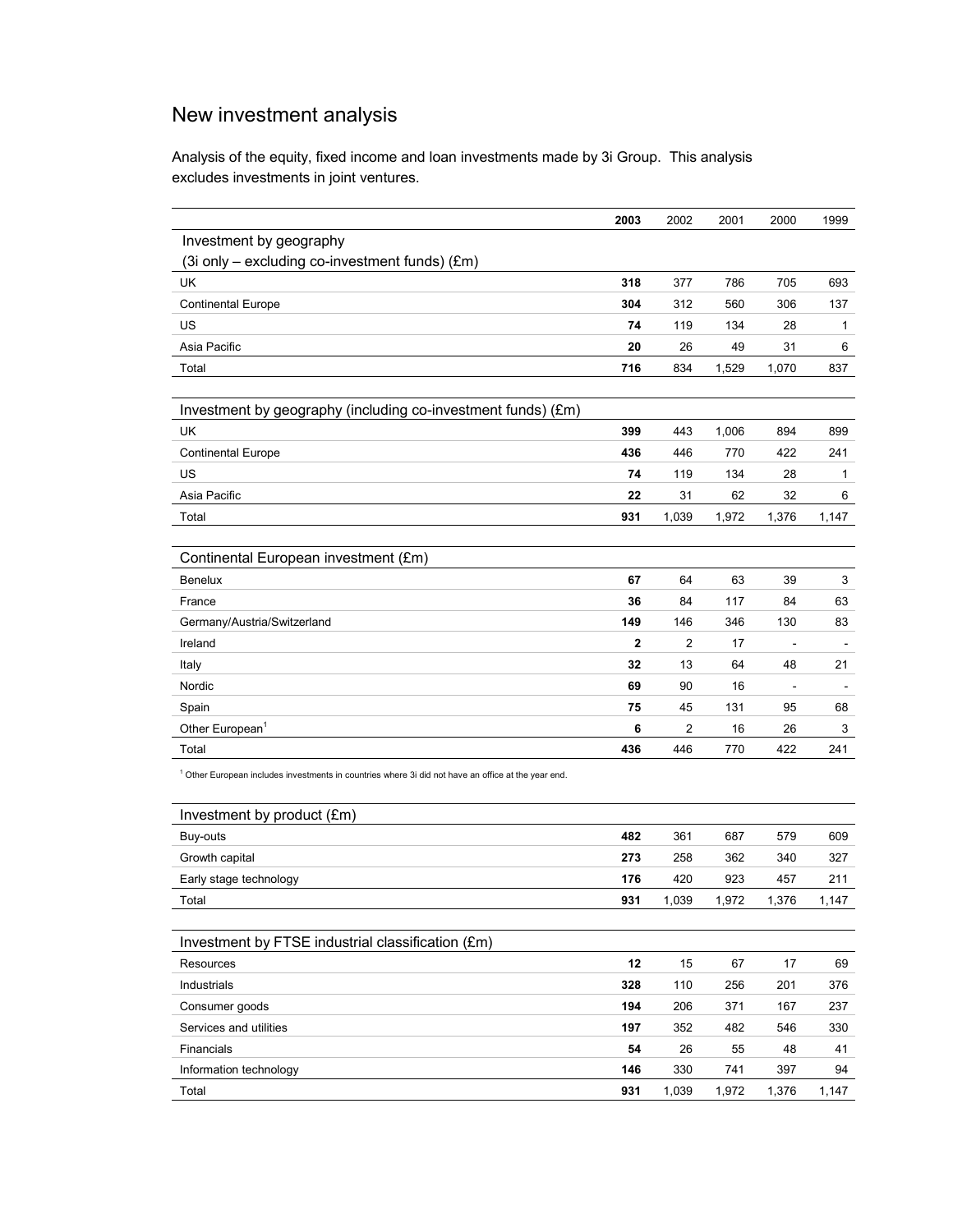# Portfolio analysis

The Group's equity, fixed income and loan investments total £3,939 million at 31 March 2003.

|                                                                                                                | 2003  | 2002  | 2001  | 2000  | 1999                     |
|----------------------------------------------------------------------------------------------------------------|-------|-------|-------|-------|--------------------------|
| Portfolio value by geography (including co-investment funds) (£m)                                              |       |       |       |       |                          |
| UK                                                                                                             | 3,041 | 4,018 | 4,792 | 5,240 | 4,565                    |
| <b>Continental Europe</b>                                                                                      | 1,773 | 1,984 | 2,039 | 1,514 | 882                      |
| US                                                                                                             | 182   | 270   | 246   | 192   | 14                       |
| Asia Pacific                                                                                                   | 101   | 101   | 98    | 64    | 12                       |
| Total                                                                                                          | 5,097 | 6,373 | 7,175 | 7,010 | 5,473                    |
|                                                                                                                |       |       |       |       |                          |
| Portfolio value by geography (3i only – excluding co-investment funds) (£m)                                    |       |       |       |       |                          |
| UK                                                                                                             | 2,494 | 3,386 | 4,121 | 4,668 | 4,036                    |
| <b>Continental Europe</b>                                                                                      | 1,175 | 1,373 | 1,363 | 1,049 | 495                      |
| US                                                                                                             | 180   | 264   | 235   | 190   | 14                       |
| Asia Pacific                                                                                                   | 90    | 86    | 86    | 63    | 12                       |
| Total                                                                                                          | 3,939 | 5,109 | 5,805 | 5,970 | 4,557                    |
|                                                                                                                |       |       |       |       |                          |
| Continental European portfolio value (£m)                                                                      |       |       |       |       |                          |
| <b>Benelux</b>                                                                                                 | 101   | 78    | 92    | 59    | $\overline{2}$           |
| France                                                                                                         | 186   | 253   | 254   | 203   | 173                      |
| Germany/Austria/Switzerland                                                                                    | 319   | 385   | 556   | 533   | 196                      |
| Ireland                                                                                                        | 8     | 18    | 45    | 28    | $\overline{\phantom{a}}$ |
| Italy                                                                                                          | 69    | 103   | 142   | 71    | 44                       |
| Nordic                                                                                                         | 273   | 304   | 26    | 6     |                          |
| Spain                                                                                                          | 211   | 222   | 234   | 135   | 80                       |
| Other European <sup>1</sup>                                                                                    | 8     | 10    | 14    | 14    |                          |
| Total                                                                                                          | 1,175 | 1,373 | 1,363 | 1,049 | 495                      |
| <sup>1</sup> Other European includes investments in countries where 3i did not have an office at the year end. |       |       |       |       |                          |
| Portfolio value by product (£m)                                                                                |       |       |       |       |                          |
| Buy-outs                                                                                                       | 2,001 | 2,253 | 2,338 | 2,622 | 2,372                    |
| Growth capital                                                                                                 | 1,349 | 1,814 | 2,099 | 2,357 | 1,735                    |
| Early stage technology                                                                                         | 589   | 1,042 | 1,368 | 991   | 450                      |
| Total                                                                                                          | 3,939 | 5,109 | 5,805 | 5,970 | 4,557                    |
|                                                                                                                |       |       |       |       |                          |
| Portfolio value by FTSE industrial classification (£m)                                                         |       |       |       |       |                          |
| Resources                                                                                                      | 186   | 268   | 232   | 185   | 176                      |
| Industrials                                                                                                    | 944   | 1,117 | 1,081 | 1,247 | 1,258                    |
| Consumer goods                                                                                                 | 873   | 1,080 | 1,237 | 1,138 | 952                      |
| Services and utilities                                                                                         | 1,018 | 1,318 | 1,538 | 1,648 | 1,559                    |
| Financials                                                                                                     | 274   | 273   | 256   | 251   | 196                      |
| Information technology                                                                                         | 644   | 1,053 | 1,461 | 1,501 | 416                      |
| Total                                                                                                          | 3,939 | 5,109 | 5,805 | 5,970 | 4,557                    |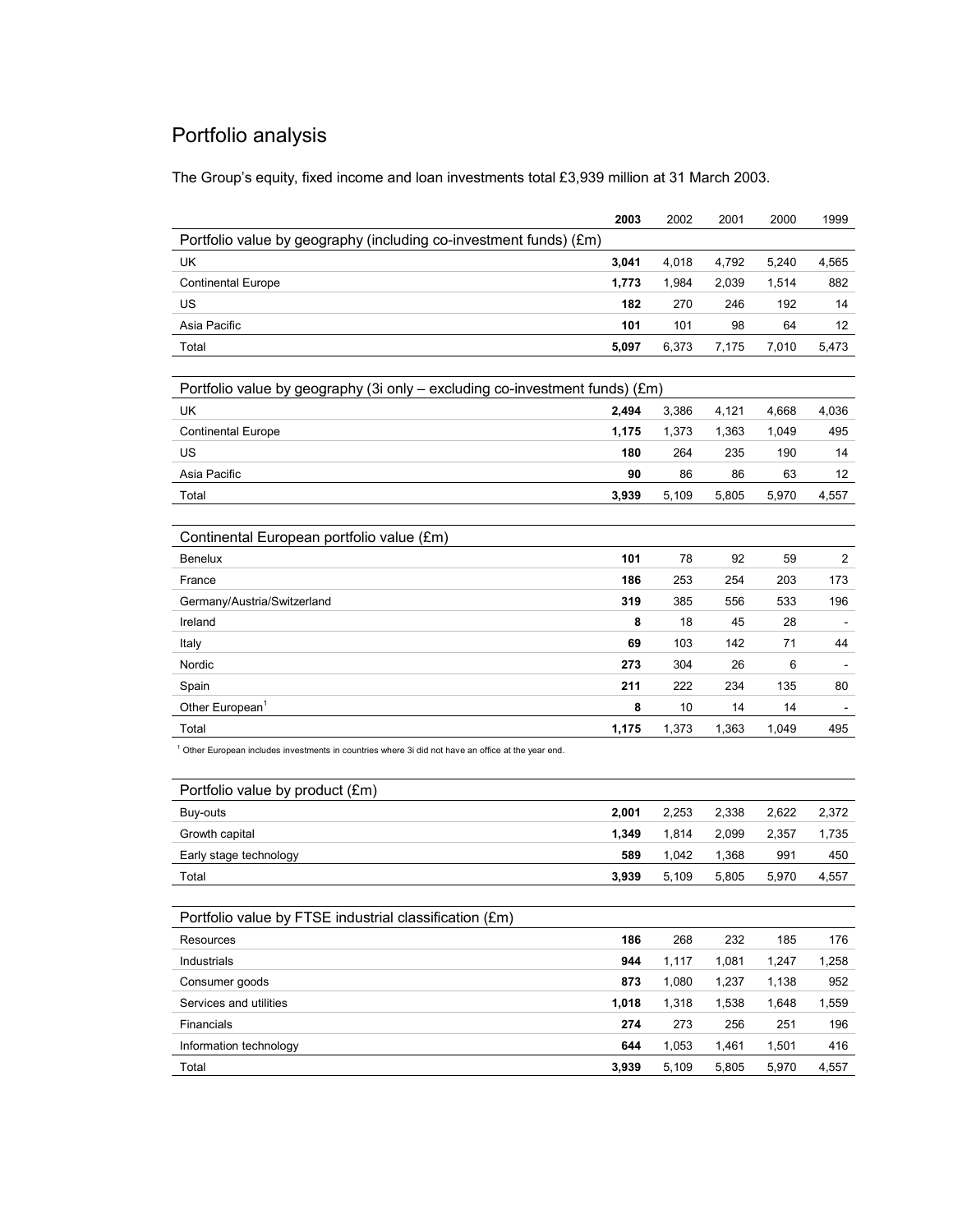| Portfolio value by valuation method (£m)                        |                |       |       |       |       |
|-----------------------------------------------------------------|----------------|-------|-------|-------|-------|
| Imminent sale or IPO                                            | 37             | 51    | 106   | 241   | 88    |
| Listed                                                          | 187            | 413   | 818   | 1,103 | 742   |
| Secondary market                                                | 30             | 89    | 266   | 483   | 75    |
| Earnings                                                        | 938            | 1,210 | 1,033 | 1,226 | 1,192 |
| Cost                                                            | 607            | 1,077 | 1,078 | 626   | 404   |
| Further advance                                                 | 155            | 186   | 244   | 143   | 38    |
| Net assets                                                      | 139            | 132   | 147   | 144   | 113   |
| Other                                                           | 282            | 219   | 157   | 119   | 82    |
| Loan investments and fixed income shares                        | 1,564          | 1,732 | 1,956 | 1,885 | 1,823 |
| Total                                                           | 3,939          | 5,109 | 5,805 | 5,970 | 4,557 |
|                                                                 |                |       |       |       |       |
|                                                                 | 2003           | 2002  | 2001  | 2000  | 1999  |
| Buy-out portfolio value by valuation method (£m)                |                |       |       |       |       |
| Imminent sale or IPO                                            | 12             | 14    | 30    | 33    | 47    |
| Listed                                                          | 67             | 144   | 279   | 573   | 382   |
| Secondary market                                                | $\overline{7}$ | 15    | 23    | 21    | 14    |
| Earnings                                                        | 536            | 635   | 551   | 649   | 608   |
| Cost                                                            | 149            | 132   | 130   | 100   | 81    |
| Net assets                                                      | 40             | 36    | 32    | 45    | 36    |
| Other                                                           | 115            | 90    | 43    | 19    | 16    |
| Loan investments and fixed income shares                        | 1,075          | 1,187 | 1,250 | 1,182 | 1,188 |
| Total                                                           | 2,001          | 2,253 | 2,338 | 2,622 | 2,372 |
| Growth capital portfolio value by valuation method (£m)         |                |       |       |       |       |
| Imminent sale or IPO                                            | 14             | 28    | 32    | 44    | 23    |
| Listed                                                          | 120            | 269   | 539   | 530   | 360   |
| Secondary market                                                | 23             | 74    | 243   | 462   | 61    |
| Earnings                                                        | 377            | 544   | 442   | 511   | 526   |
| Cost                                                            | 187            | 234   | 134   | 102   | 109   |
| Further advance                                                 | 42             | 26    | 22    |       |       |
| Net assets                                                      | 98             | 88    | 114   | 98    | 75    |
| Other                                                           | 69             | 96    | 43    | 72    | 60    |
| Loan investments and fixed income shares                        | 419            | 455   | 530   | 538   | 521   |
| Total                                                           | 1,349          | 1,814 | 2,099 | 2,357 | 1,735 |
|                                                                 |                |       |       |       |       |
| Early stage technology portfolio value by valuation method (£m) |                |       |       |       |       |
| Imminent sale or IPO                                            | 11             | 9     | 44    | 164   | 18    |
| Earnings                                                        | 25             | 31    | 40    | 66    | 58    |
| Cost                                                            | 271            | 711   | 814   | 424   | 214   |
| Further advance                                                 | 113            | 160   | 222   | 143   | 38    |
| Net assets                                                      | 1              | 8     | 1     | 1     | 2     |
| Other                                                           | 98             | 33    | 71    | 28    | 6     |
| Loan investments and fixed income shares                        | 70             | 90    | 176   | 165   | 114   |
| Total                                                           | 589            | 1,042 | 1,368 | 991   | 450   |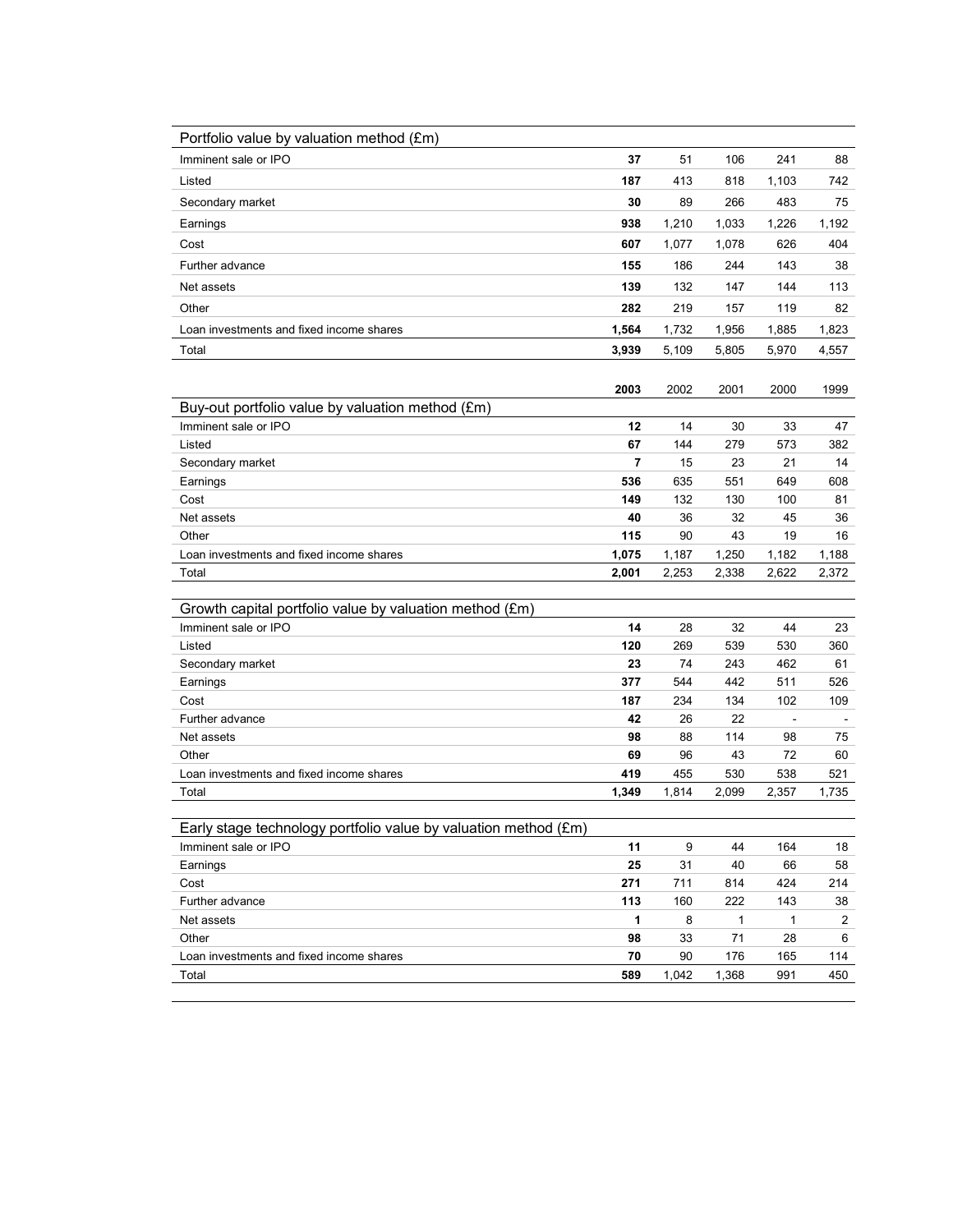| Technology portfolio value by stage (£m) |       |       |       |       |     |
|------------------------------------------|-------|-------|-------|-------|-----|
| Early stage                              | 589   | 1.042 | 1.368 | 991   | 450 |
| Late stage                               |       |       |       |       |     |
| Quoted                                   | 103   | 290   | 723   | 1.074 | 329 |
| Buy-outs                                 | 294   | 214   | 231   | 312   | 193 |
| Growth capital                           | 250   | 170   |       | 2     | 2   |
|                                          | 647   | 674   | 961   | 1,388 | 524 |
| Total                                    | 1,236 | 1,716 | 2,329 | 2.379 | 974 |

The early stage portfolio comprises investments in immature businesses which typically require further funding. The late stage portfolio comprises investments in more mature, typically self funding businesses, including investments made by way of buy-outs and growth capital.

| mature, typically och furiality buonicooco, moluumiy hiveothichto maue by way or buy outo und growth capitul. |     |       |      |     |     |
|---------------------------------------------------------------------------------------------------------------|-----|-------|------|-----|-----|
| Early stage technology portfolio value by sector (£m)                                                         |     |       |      |     |     |
| Healthcare                                                                                                    | 195 | 288   | 237  | 181 | 116 |
| Communications                                                                                                | 112 | 185   | 264  | 223 | 89  |
| Electronics, semiconductors and advanced technologies                                                         | 72  | 139   | 140  | 166 | 86  |
| Software                                                                                                      | 210 | 430   | 727  | 421 | 159 |
| Total                                                                                                         | 589 | 1.042 | .368 | 991 | 450 |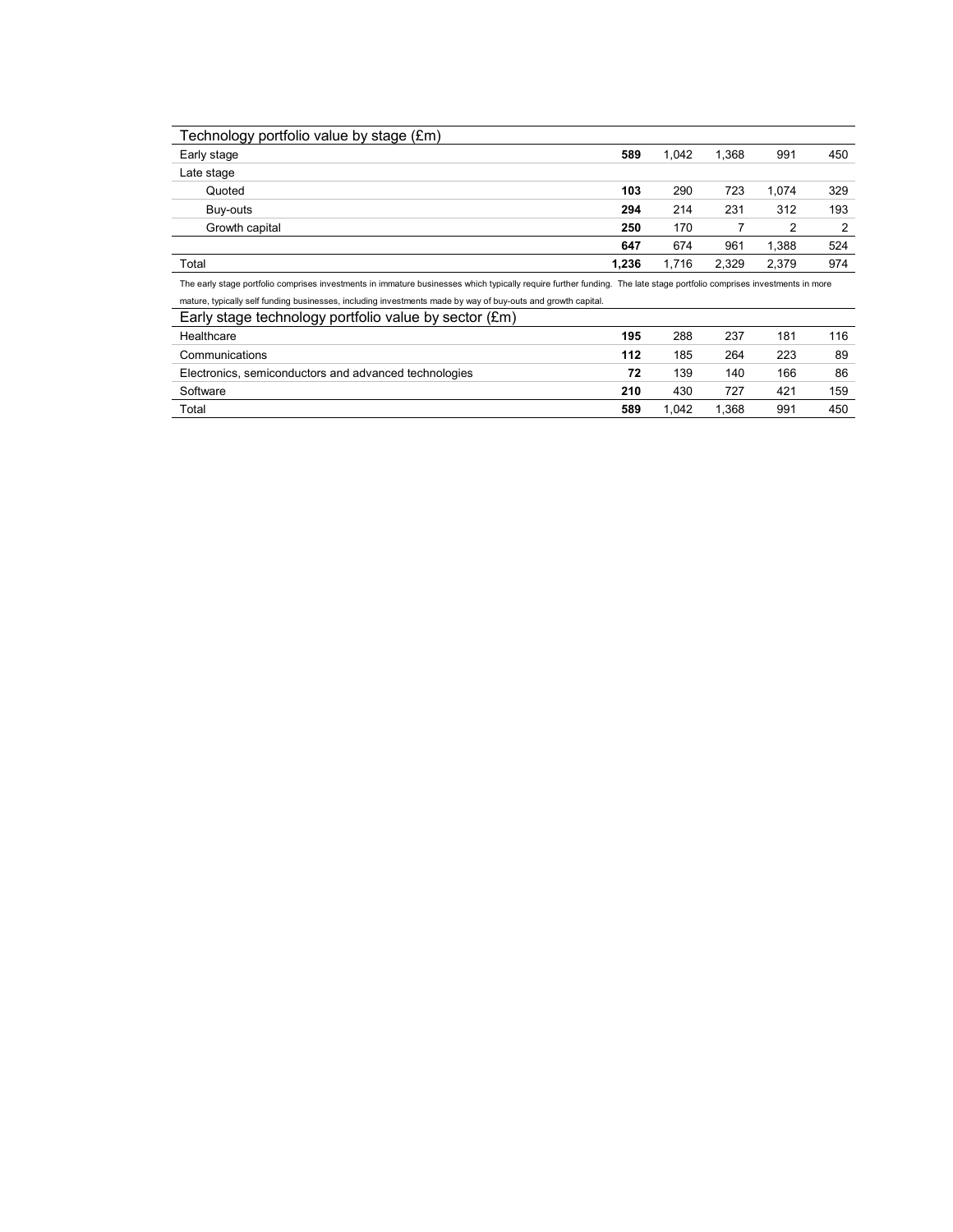## **Realisations analysis**

Analysis of the Group's realisation proceeds (excluding third party co-investment funds). The analysis below excludes divestment of non-venture capital investments in FTSE 350 companies, 31 March 2003: £nil (2002: £156 million, 2001: £49 million).

|                                                              | 2003         | 2002           | 2001  | 2000  | 1999 |
|--------------------------------------------------------------|--------------|----------------|-------|-------|------|
| Realisations proceeds by geography (£m)                      |              |                |       |       |      |
| <b>UK</b>                                                    | 727          | 794            | 1,366 | 986   | 754  |
| <b>Continental Europe</b>                                    | 238          | 133            | 181   | 145   | 98   |
| US                                                           | $\mathbf{2}$ | 10             |       |       |      |
| Asia Pacific                                                 | 9            | $\overline{2}$ | 4     | 1     |      |
| Total                                                        | 976          | 939            | 1,551 | 1,132 | 852  |
|                                                              |              |                |       |       |      |
| Realisations proceeds (£m)                                   |              |                |       |       |      |
| <b>IPO</b>                                                   | 37           | 55             | 253   | 48    | 75   |
| Sale of quoted investments                                   | 110          | 370            | 536   | 351   | 165  |
| Trade and other sales                                        | 493          | 303            | 470   | 423   | 292  |
| Loan and fixed income share repayments                       | 336          | 211            | 292   | 310   | 320  |
| Total                                                        | 976          | 939            | 1,551 | 1,132 | 852  |
|                                                              |              |                |       |       |      |
| Realisations proceeds by FTSE industrial classification (£m) |              |                |       |       |      |
| Resources                                                    | 60           | 52             | 34    | 6     | 14   |
| Industrials                                                  | 294          | 193            | 211   | 197   | 262  |
| Consumer goods                                               | 192          | 255            | 278   | 176   | 180  |
| Services and utilities                                       | 330          | 288            | 338   | 497   | 378  |
| Financials                                                   | 42           | 18             | 33    | 20    | 18   |
| Information technology                                       | 58           | 133            | 657   | 236   | n/a  |
| Total                                                        | 976          | 939            | 1,551 | 1,132 | 852  |

n/a The current FTSE industrial classifications came into effect on 1 April 1999. Changes made included the introduction of information technology. With

the exception of 1999, the classification shown analyses investment and the portfolio by FTSE classification in use at each balance sheet date.

## **Funds under management**

| (Em)                                     | 2003  | 2002  | 2001  | 2000  | 1999  |
|------------------------------------------|-------|-------|-------|-------|-------|
| Third party unquoted co-investment funds | 1.587 | 1.995 | 2.131 | 2.261 | 1.470 |
| Quoted investment companies <sup>1</sup> | 452   | 761   | 870   | 818   | 474   |
| Total                                    | 2.039 | 2.756 | 3.001 | 3.079 | 1.944 |

<sup>1</sup> Also includes the 3i Group Pension Plan.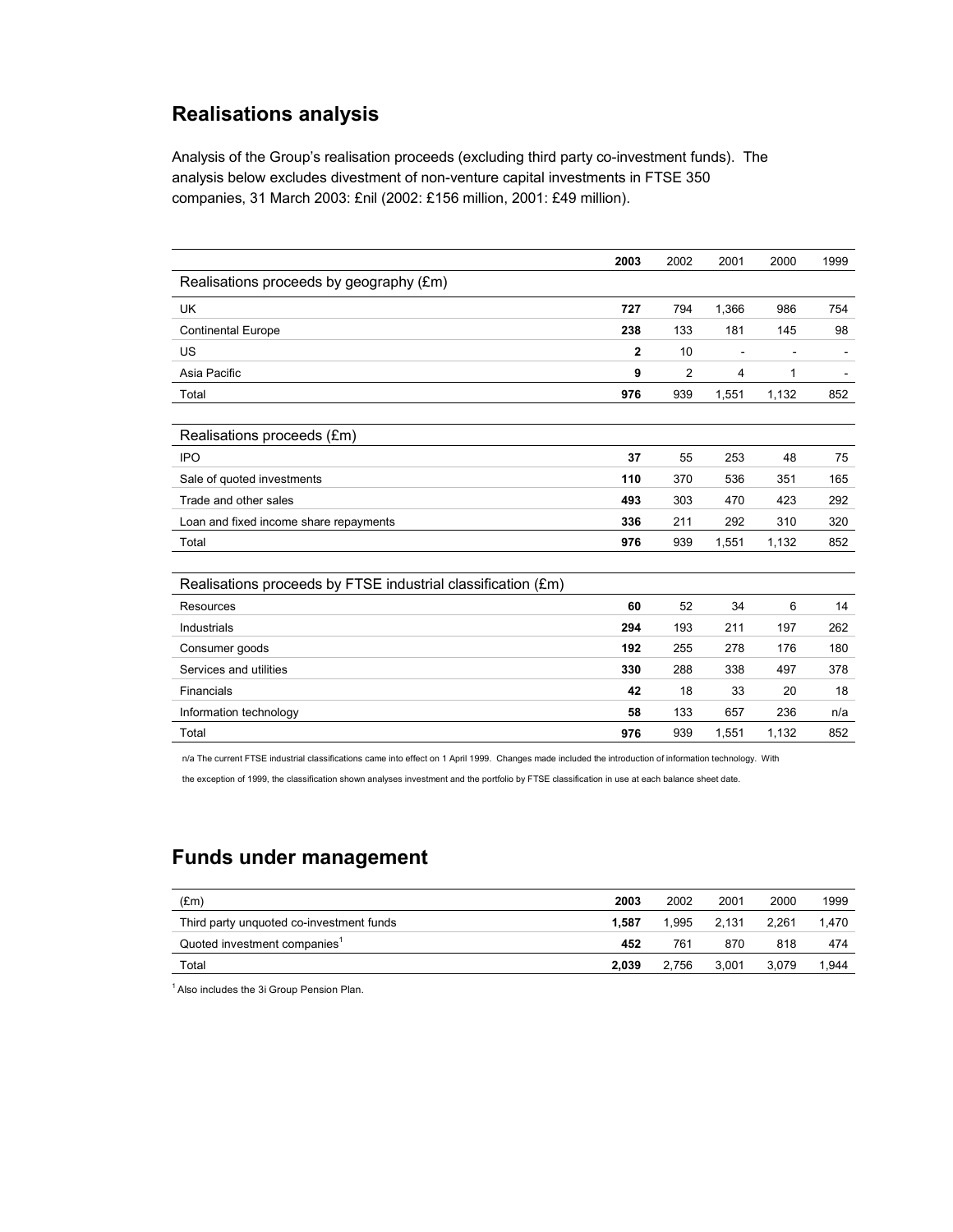## Ten largest investments

At 31 March 2003, the Directors' valuation of the ten largest investments was a total of £409 million. These investments cost £371 million.

|                                                      |              |                          |             |                          | Income                   |                  |                         |
|------------------------------------------------------|--------------|--------------------------|-------------|--------------------------|--------------------------|------------------|-------------------------|
|                                                      | <b>First</b> |                          | Proportion  | Directors'               | in the                   | Net              |                         |
|                                                      | invested     | Cost <sup>1</sup>        | of equity   | valuation <sup>1</sup>   | year <sup>2</sup>        | $\,$ assets $^3$ | Earnings <sup>3</sup>   |
| Investment                                           | in           | £m                       | shares held | £m                       | £m                       | £m               | £m                      |
| Travelex Holdings Ltd <sup>4</sup>                   | 1998         |                          |             |                          |                          |                  |                         |
| Foreign currency services                            |              |                          |             |                          |                          |                  |                         |
| <b>Equity shares</b>                                 |              | $\overline{\phantom{0}}$ | 19.6%       | 60                       | 1                        |                  |                         |
|                                                      |              | ۰                        |             | 60                       | 1                        | 45               | 15                      |
| Nordisk Renting AB <sup>5</sup>                      | 2001         |                          |             |                          |                          |                  |                         |
| Renting real estate                                  |              |                          |             |                          |                          |                  |                         |
| Equity shares                                        |              | 67                       | 35.0%       | 47                       | 3                        |                  |                         |
|                                                      |              | 67                       |             | 47                       | 3                        | 140              | 26                      |
| Malmberg Investments BV                              | 2001         |                          |             |                          |                          |                  |                         |
| Educational publisher                                |              |                          |             |                          |                          |                  |                         |
| Equity shares                                        |              | $\overline{7}$           | 41.8%       | 26                       | $\overline{\phantom{a}}$ |                  |                         |
| Loans                                                |              | 19                       |             | 19                       | 2                        |                  |                         |
|                                                      |              | 26                       |             | 45                       | $\overline{2}$           | $\overline{16}$  | $\overline{\mathbf{3}}$ |
| Mettis Group Ltd                                     | 1999         |                          |             |                          |                          |                  |                         |
| Orthopaedic and aerospace component service provider |              |                          |             |                          |                          |                  |                         |
| <b>Equity shares</b>                                 |              | 1                        | 40.0%       | $\overline{\phantom{a}}$ | $\overline{\phantom{a}}$ |                  |                         |
| Loans                                                |              | 50                       |             | 43                       | 3                        |                  |                         |
|                                                      |              | 51                       |             | 43                       | 3                        | (19)             | (11)                    |
| SR Technics Holding AG <sup>6</sup>                  | 2002         |                          |             |                          |                          |                  |                         |
| Repair and maintenance of aeroplane engines and      |              |                          |             |                          |                          |                  |                         |
| frames                                               |              |                          |             |                          |                          |                  |                         |
| <b>Equity shares</b>                                 |              | 7                        | 32.2%       | 7                        | $\overline{\phantom{a}}$ |                  |                         |
| Loans                                                |              | 33                       |             | 33                       | 1                        |                  |                         |
|                                                      |              | 40                       |             | 40                       | 1                        |                  |                         |
| Beltpacker plc                                       | 2000         |                          |             |                          |                          |                  |                         |
| Manufacture/marketing of healthcare/beauty products, |              |                          |             |                          |                          |                  |                         |
| footwear and accessories                             |              | 12                       | 38.9%       |                          |                          |                  |                         |
| Equity shares                                        |              | 43                       |             |                          | $\overline{a}$           |                  |                         |
| Loans                                                |              | 55                       |             | 38<br>38                 | $\overline{a}$<br>۰      | $\overline{15}$  | (13)                    |
|                                                      | 2002         |                          |             |                          |                          |                  |                         |
| Westminster Health Care Holdings Ltd                 |              |                          |             |                          |                          |                  |                         |
| Care homes operator                                  |              | 1                        | 49.6%       | 1                        | ٠                        |                  |                         |
| Equity shares<br>Loans                               |              | 37                       |             | $\overline{37}$          | 3                        |                  |                         |
|                                                      |              | 38                       |             | 38                       | $\overline{\mathbf{3}}$  | 3                | $\mathbf 1$             |
| ERM Holdings Ltd <sup>7</sup>                        | 2001         |                          |             |                          |                          |                  |                         |
| Environmental consultancy                            |              |                          |             |                          |                          |                  |                         |
| Equity shares                                        |              |                          | 39.0%       | 1                        |                          |                  |                         |
| Loans                                                |              | 35                       |             | 35                       | 4                        |                  |                         |
|                                                      |              | 35                       |             | 36                       | 4                        | (3)              | (3)                     |
| Pets at Home Ltd                                     | 1995         |                          |             |                          |                          |                  |                         |
| Retailer in pets and pet supplies                    |              |                          |             |                          |                          |                  |                         |
| Equity shares                                        |              | $\overline{2}$           | 26.0%       | 5                        |                          |                  |                         |
| Loans                                                |              | 27                       |             | 27                       | $\overline{2}$           |                  |                         |
|                                                      |              | 29                       |             | 32                       | $\overline{\mathbf{2}}$  | ۰                | $\overline{2}$          |
| Aspen Insurance Holdings Ltd <sup>6</sup>            | 2002         |                          |             |                          |                          |                  |                         |
| Property/casualty insurance underwriters             |              |                          |             |                          |                          |                  |                         |
| Equity shares                                        |              | 30                       | 6.7%        | 30                       | $\overline{a}$           |                  |                         |
|                                                      |              | 30                       |             | 30                       | ۰                        |                  |                         |